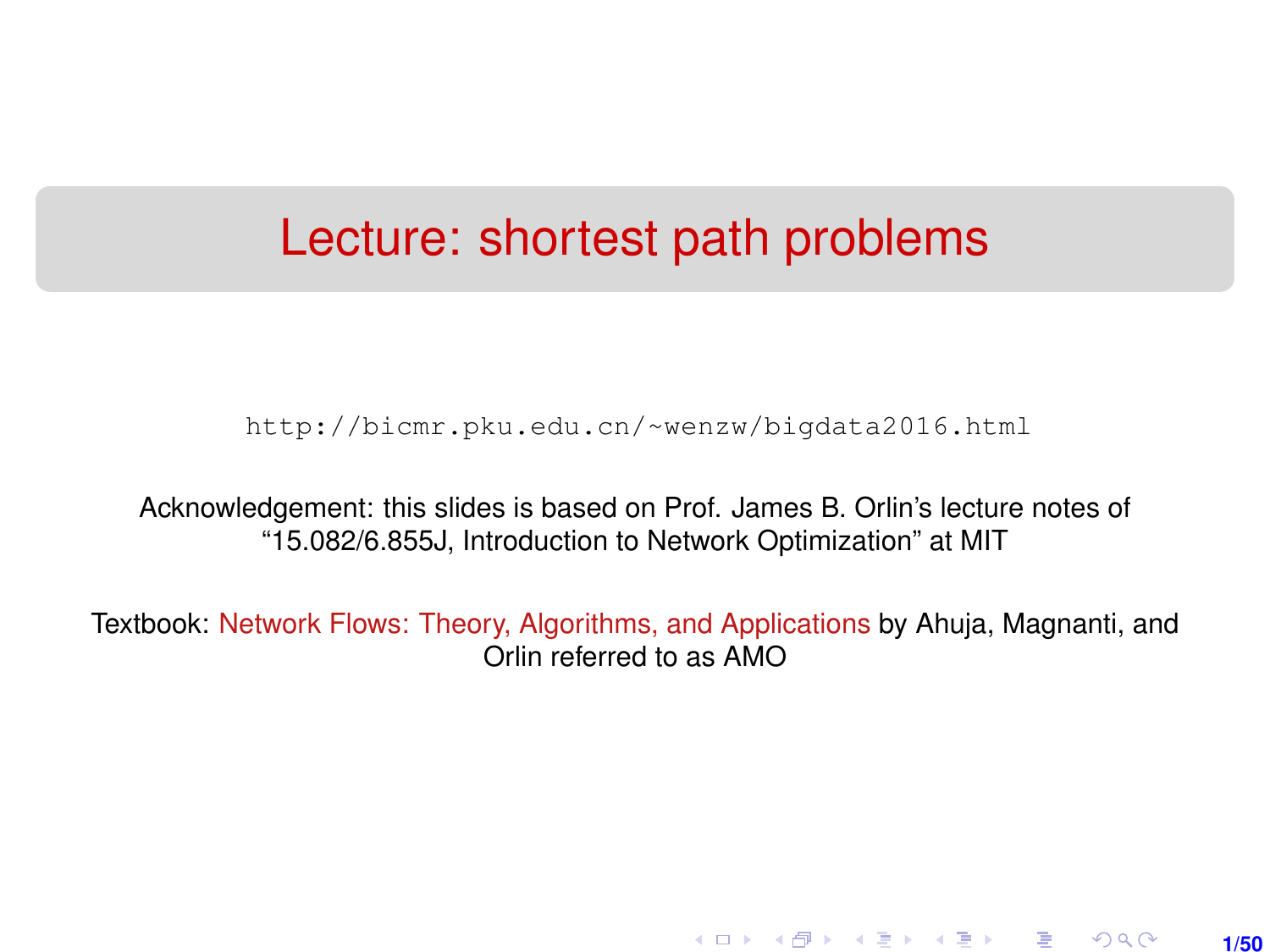## Notation and Terminology

Network terminology as used in AMO.



Left: an undirected graph, Right: a directed graph

- Network  $G = (N, A)$
- Node set  $N = \{1, 2, 3, 4\}$
- Arc set A = { $(1,2)$ ,  $(1,3)$ ,  $(3,2)$ ,  $(3,4)$ ,  $(2,4)$ }
- In an undirected graph,  $(i,j) = (j,i)$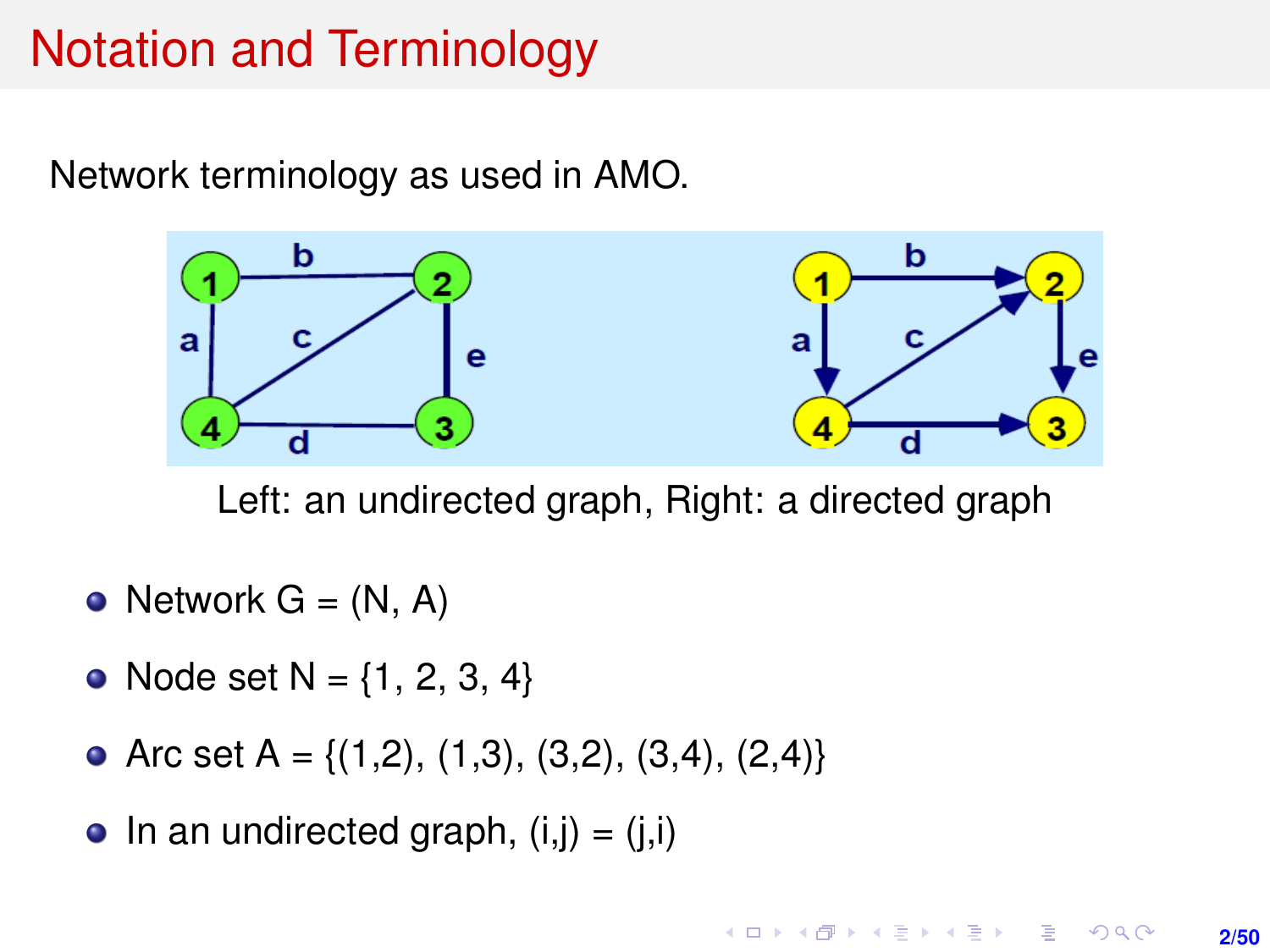- Path: a finite sequence of nodes:  $i_1, i_2, \ldots, i_t$  such that  $(i_k, i_{k+1}) \in A$  and all nodes are not the same. Example: 5, 2, 3, 4. (or 5, c, 2, b, 3, e, 4). No node is repeated. Directions are ignored.
- Directed Path. Example: 1, 2, 5, 3, 4 (or 1, a, 2, c, 5, d, 3, e, 4). No node is repeated. Directions are important.
- Cycle (or circuit or loop) 1, 2, 3, 1. (or 1, a, 2, b, 3, e). A path with 2 or more nodes, except that the first node is the last node. Directions are ignored.
- Directed Cycle: (1, 2, 3, 4, 1) or 1, a, 2, b, 3, c, 4, d, 1. No node is repeated. Directions are important.

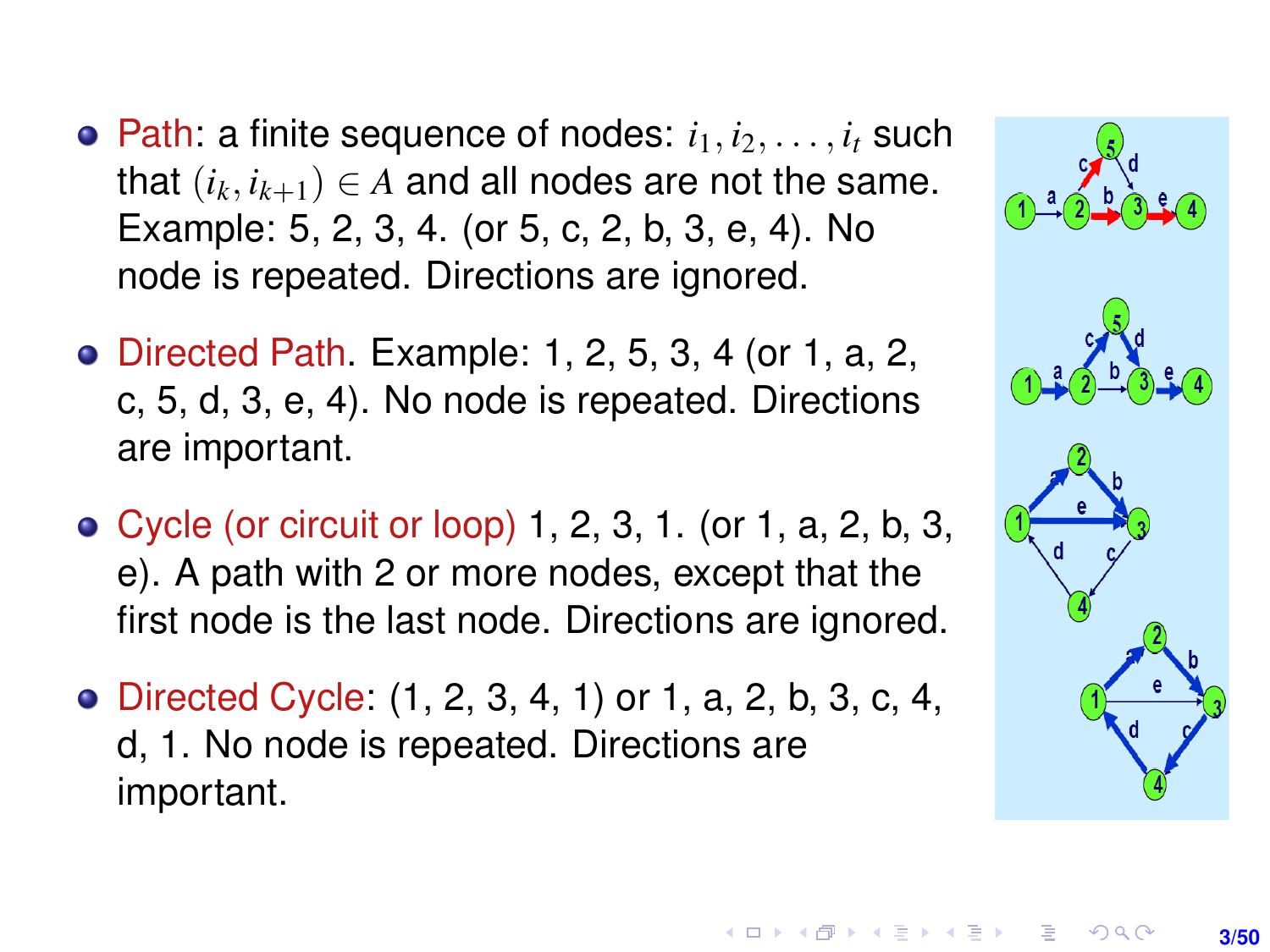#### **Walks**



- Walks are paths that can repeat nodes and arcs
- Example of a directed walk: 1-2-3-5-4-2-3-5
- A walk is closed if its first and last nodes are the same.
- A closed walk is a cycle except that it can repeat nodes and arcs.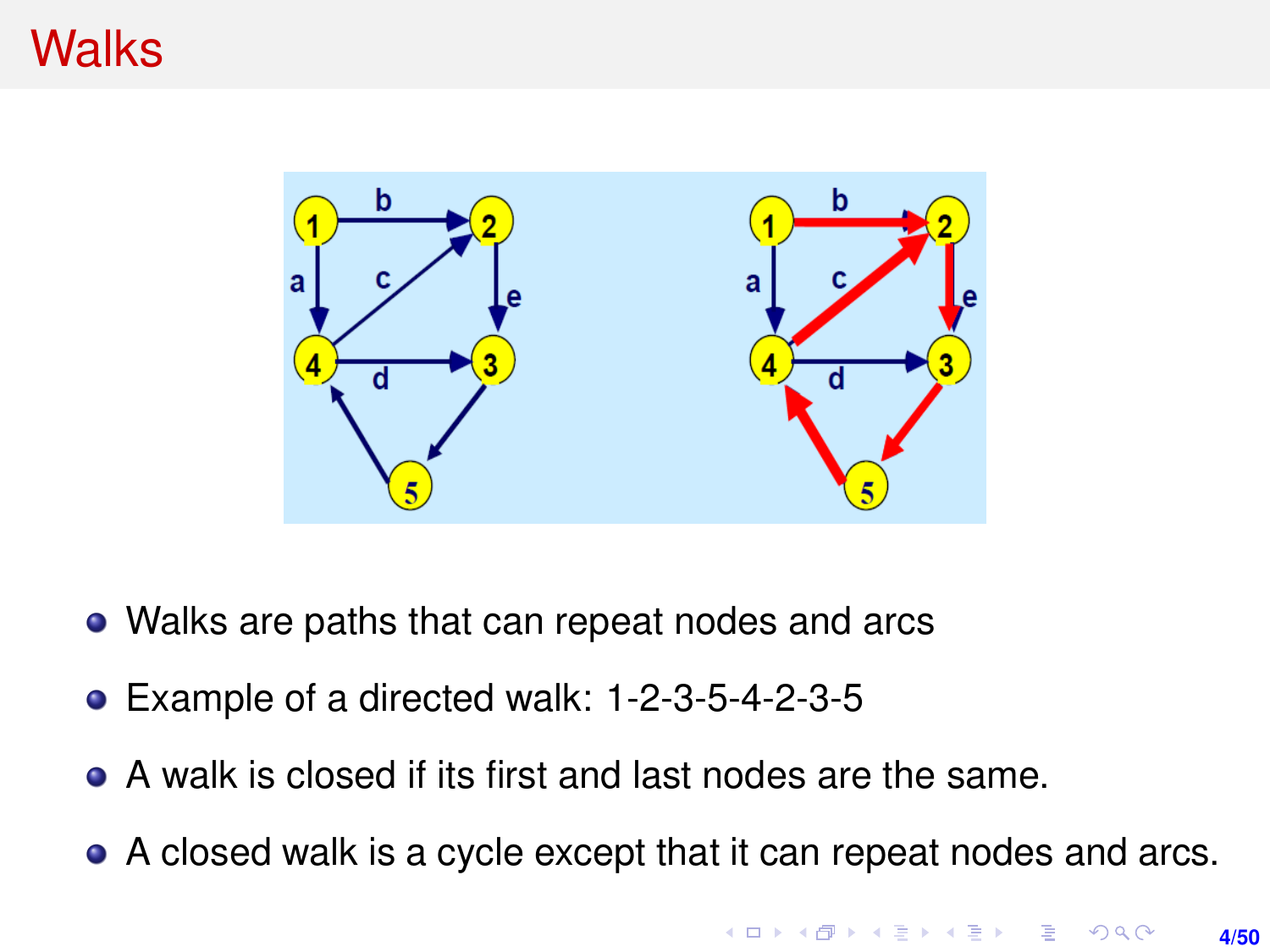#### Three Fundamental Flow Problems

- The shortest path problem
- The maximum flow problem
- The minimum cost flow problem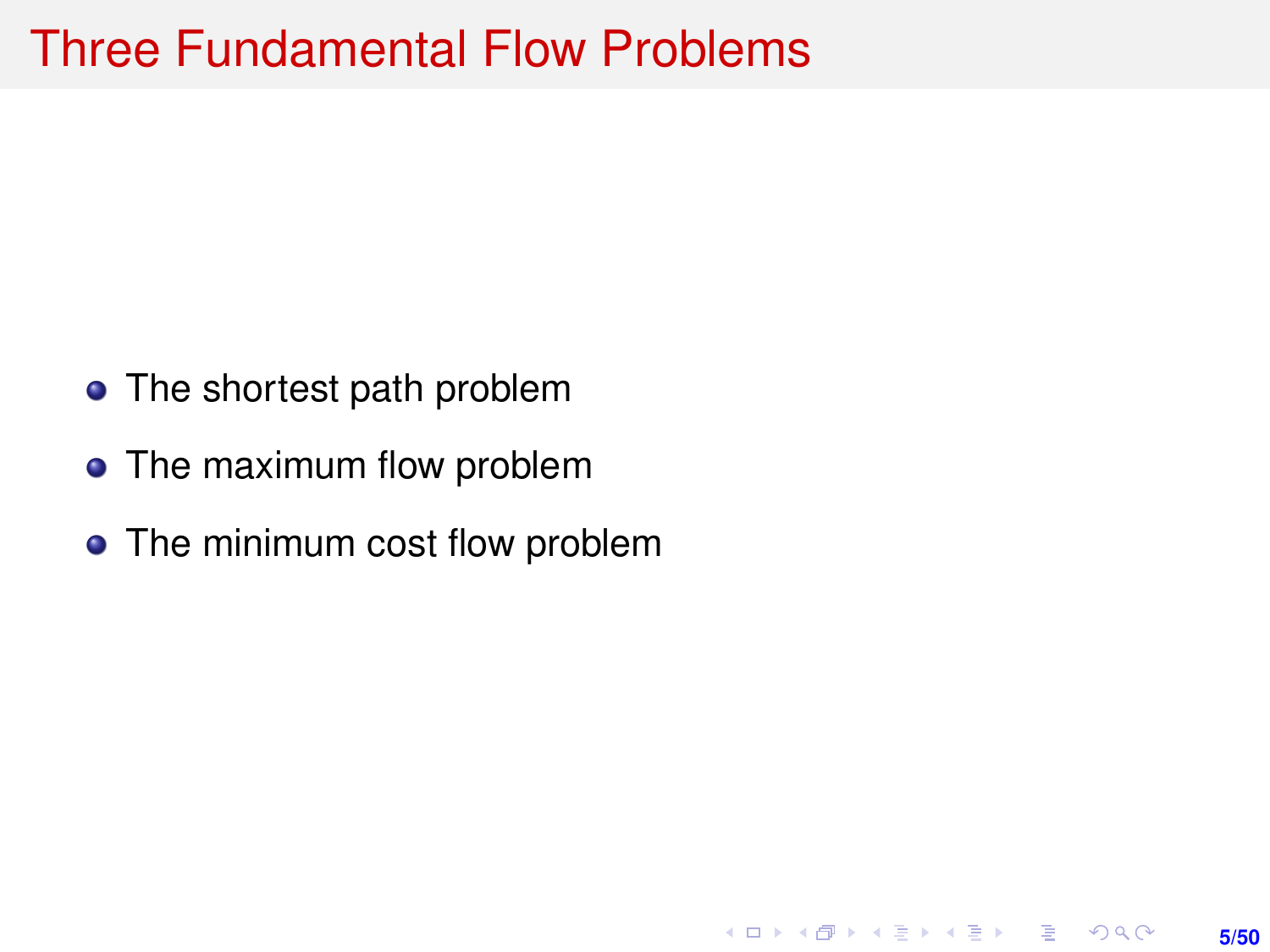#### The shortest path problem



- Consider a network  $G = (N, A)$  with cost  $c_{ij}$  on each edge  $(i, j) \in A$ . There is an origin node s and a destination node t.
- Standard notation:  $n = |N|$ ,  $m = |A|$
- $\cosh$  of  $\sinh$  a path:  $c(P) = \sum_{(i,j) \in P} c_{ij}$
- What is the shortest path from s to t?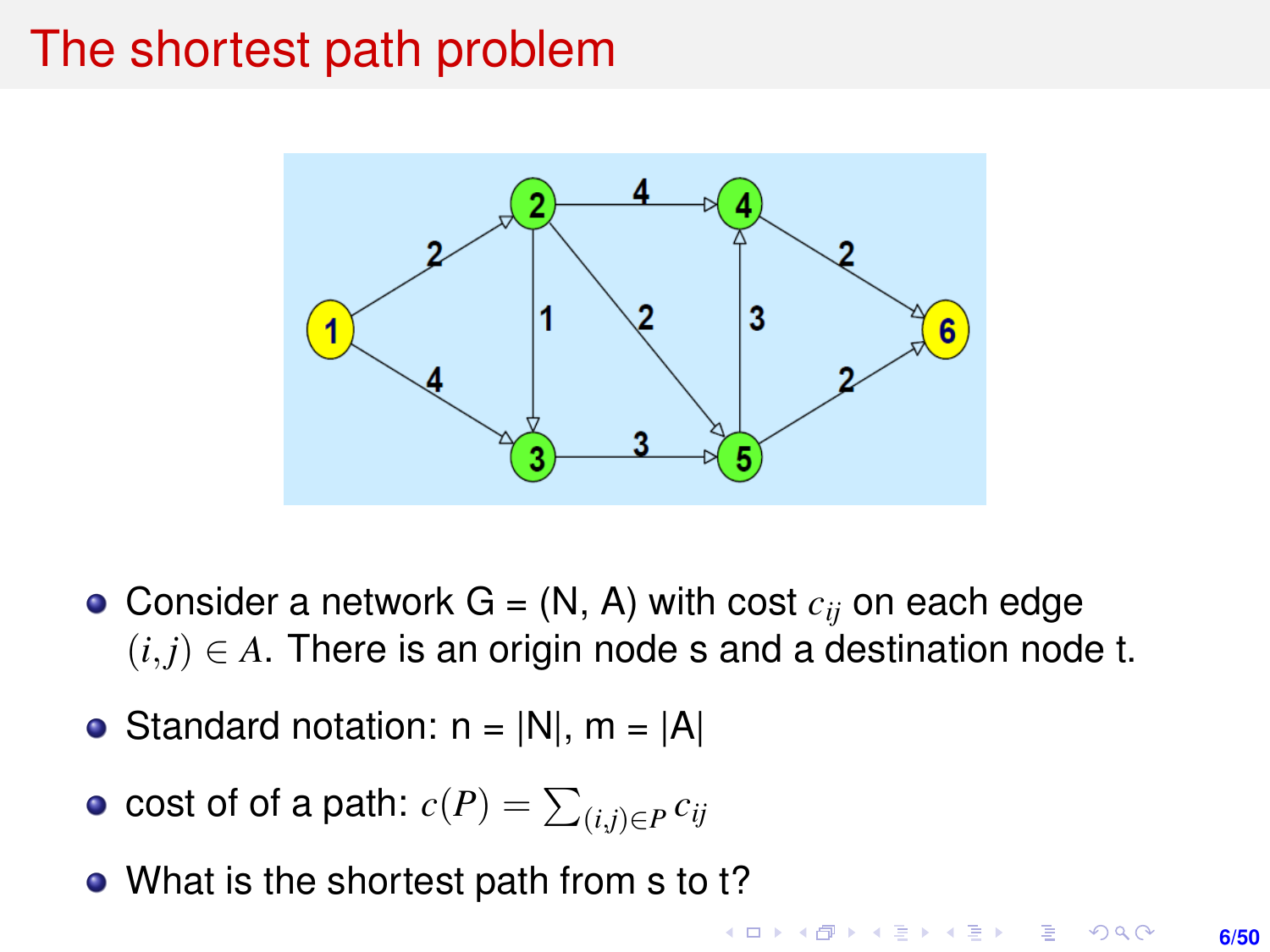#### The shortest path problem



min  $\sum c_{ij}x_{ij}$ (*i*,*j*)∈*A* s.t.  $\sum$  $x_{sj} = 1$ *j*  $\sum$  $x_{ij} - \sum$  $x_{ji}=0, \;$  for each i  $\;\neq s$  or  $t$ *j j* − X  $x_{it} = -1$ *i x*<sup>*i*j</sup> ∈ {0, 1} for all  $(i, j)$ K ロ ▶ K @ ▶ K 할 > K 할 > 1 할 > 1 이익어

**7/50**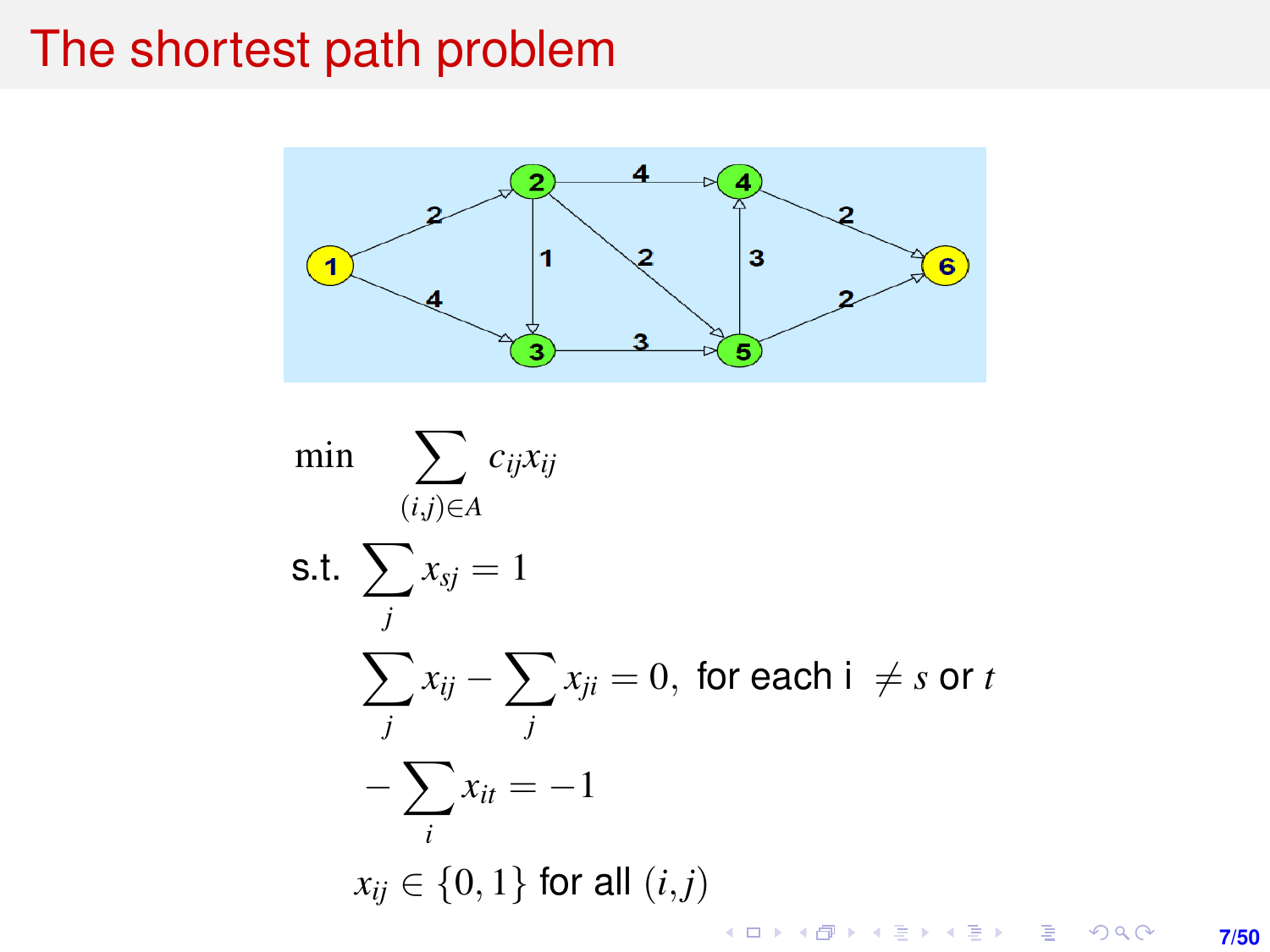## The Maximum Flow Problem

- $\bullet$  Directed Graph G = (N, A).
	- Source s
	- Sink t
	- Capacities  $u_{ij}$  on arc (i,j)
	- Maximize the flow out of s, subject to
- Flow out of  $i =$  Flow into i, for  $i \neq s$  or t.



A Network with Arc Capacities (and the maximum flow)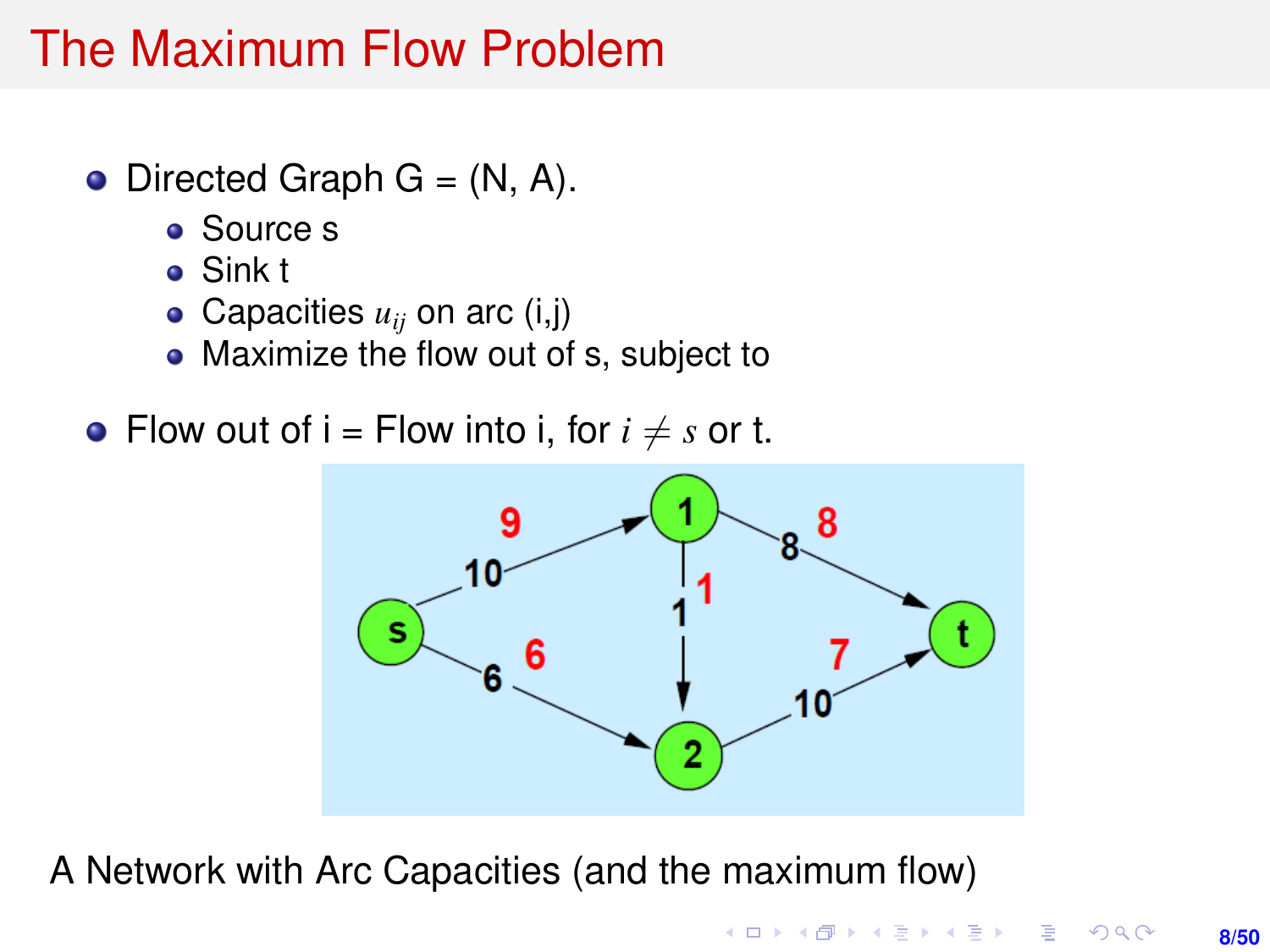#### Representing the Max Flow as an LP



Flow out of  $i =$  Flow into *i*, for  $i \neq s$  or t.



**9/50**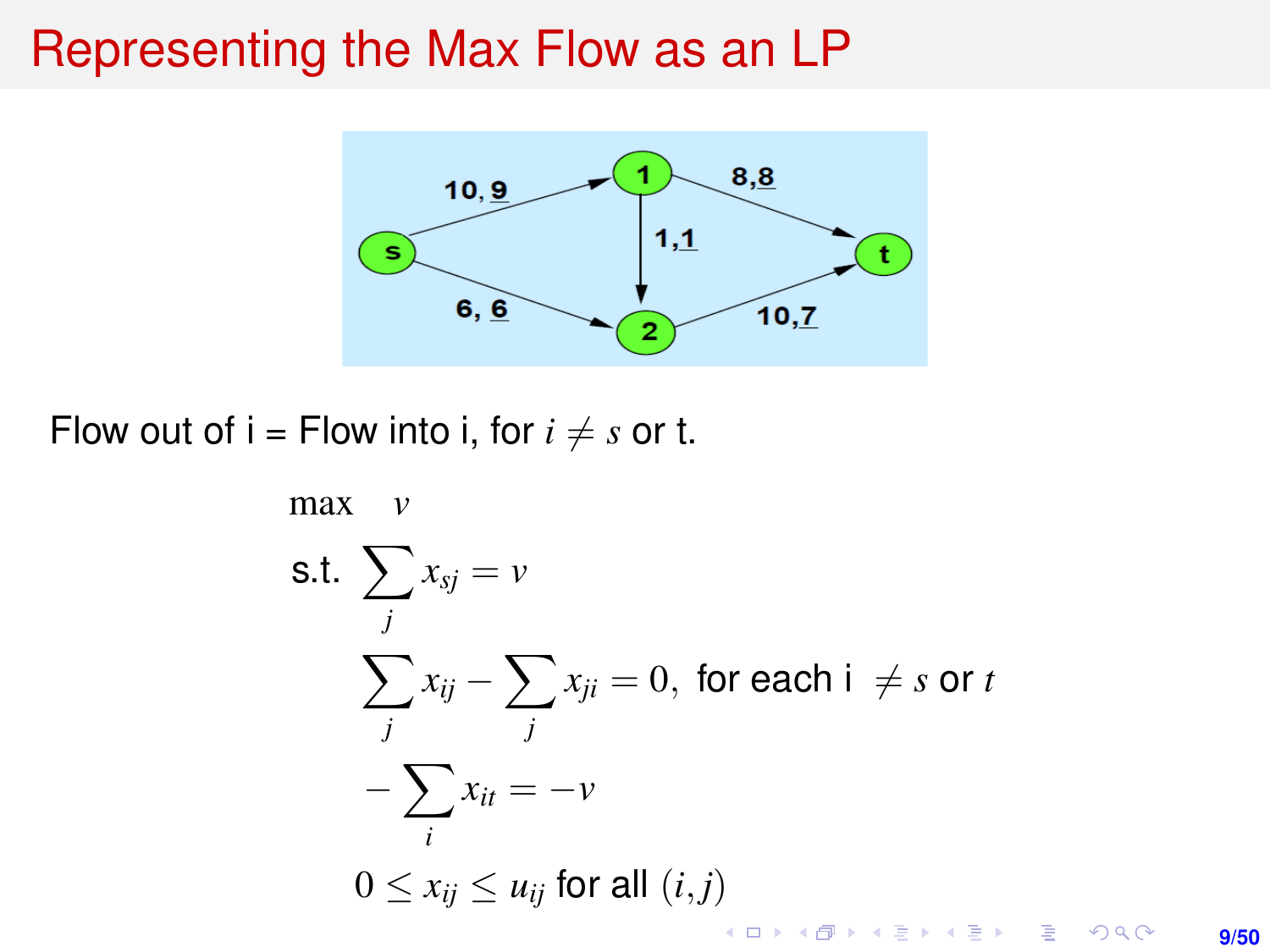#### Min Cost Flows



Flow out of  $i$  - Flow into  $i = b(i)$ . Each arc has a linear cost and a capacity

$$
\min \sum_{ij} c_{ij} x_{ij}
$$
\n
$$
\text{s.t. } \sum_{j} x_{ij} - \sum_{j} x_{ji} = b(i), \text{ for each i}
$$
\n
$$
0 \le x_{ij} \le u_{ij} \text{ for all } (i, j)
$$

Covered in detail in Chapter 1 of AMO

K ロ X K @ X K 통 X X 통 X Y G Q Q Q **10/50**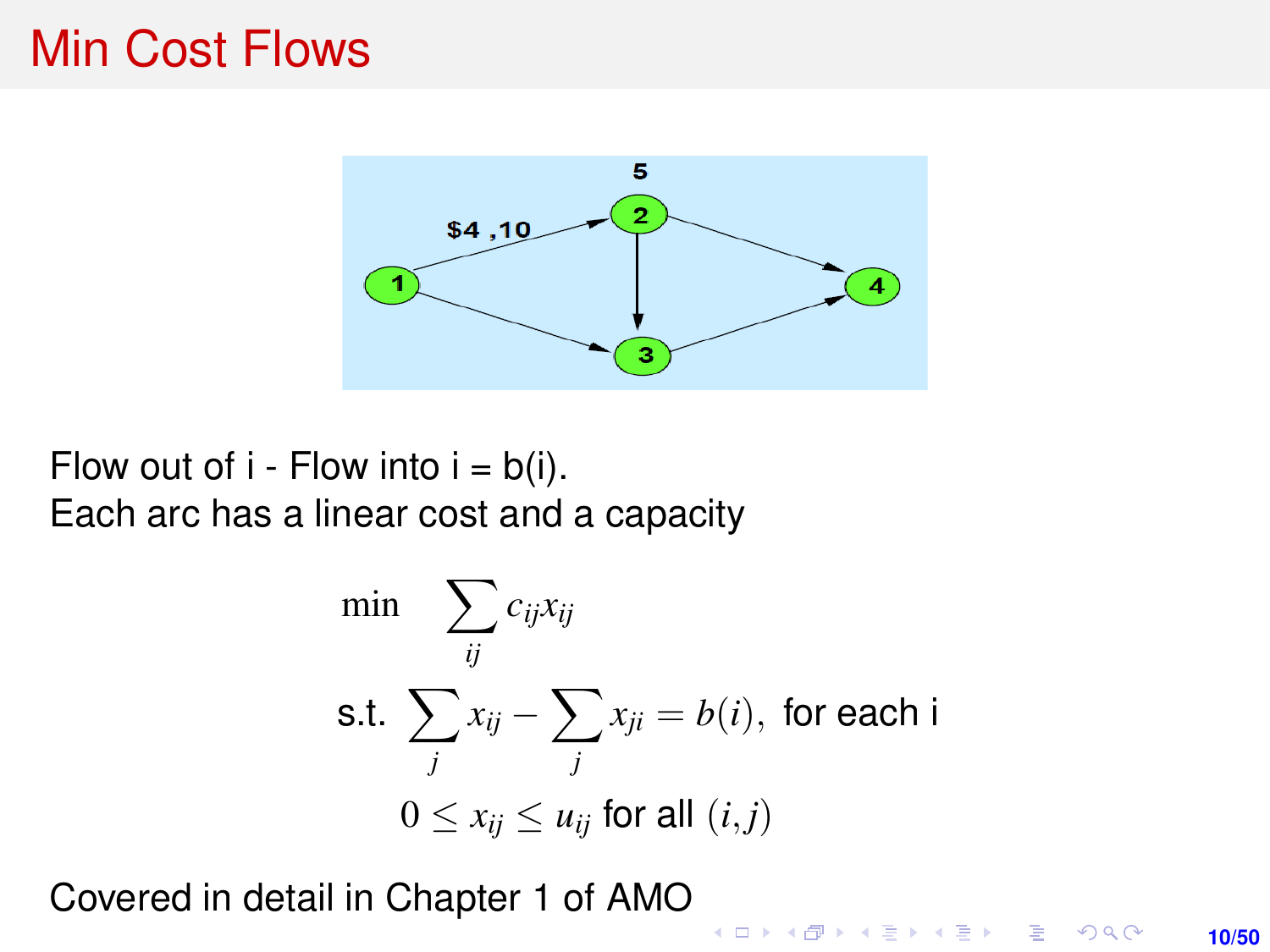## Where Network Optimization Arises

#### **• Transportation Systems**

- transportation of goods over transportation networks
- Scheduling of fleets of airplanes
- Manufacturing Systems
	- Scheduling of goods for manufacturing
	- Flow of manufactured items within inventory systems
- Communication Systems
	- Design and expansion of communication systems
	- Flow of information across networks
- Energy Systems, Financial Systems, and much more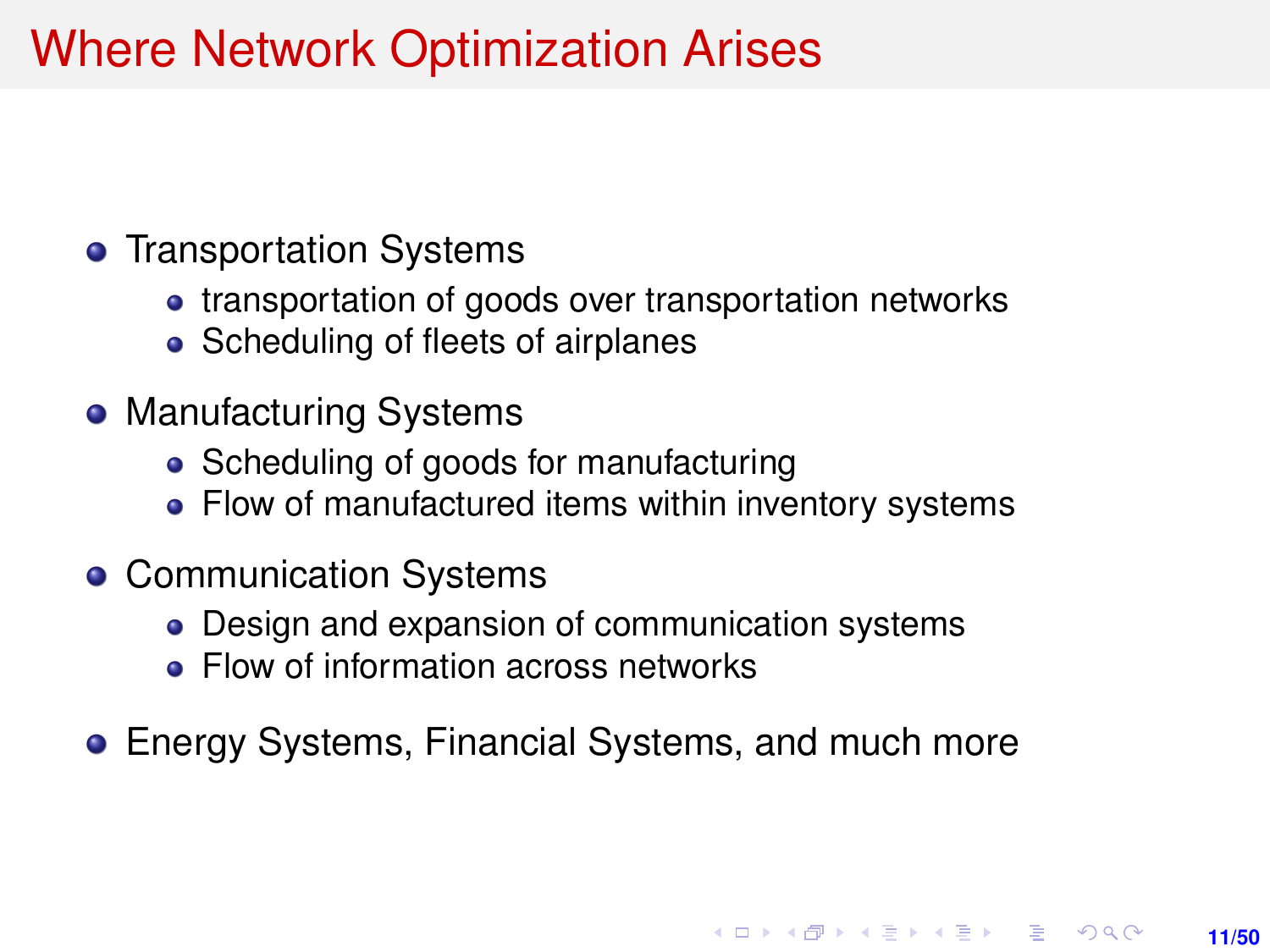## Applications in social network: shortest path

#### 2014 ACM SIGMOD Programming Contest

<http://www.cs.albany.edu/~sigmod14contest/task.html>

- **Shortest Distance Over Frequent Communication Paths** <sup>定</sup>义社交网络的边: <sup>相</sup>互直接至少有x条回复并且相互认识。给<sup>定</sup> <sup>网</sup>络里两个人p1和p2 <sup>以</sup>及另外一个整数x,寻找图中p1 <sup>和</sup>p2之<sup>间</sup> <sup>数</sup>量最少节点的路径
- **Interests with Large Communities**
- Socialization Suggestion
- Most Central People (All pairs shorted path) 定义网络: 论坛中有标签t的成员,相互直接认识。给定整数k和 <sup>标</sup>签t,寻找k个有highest closeness centrality values的<sup>人</sup>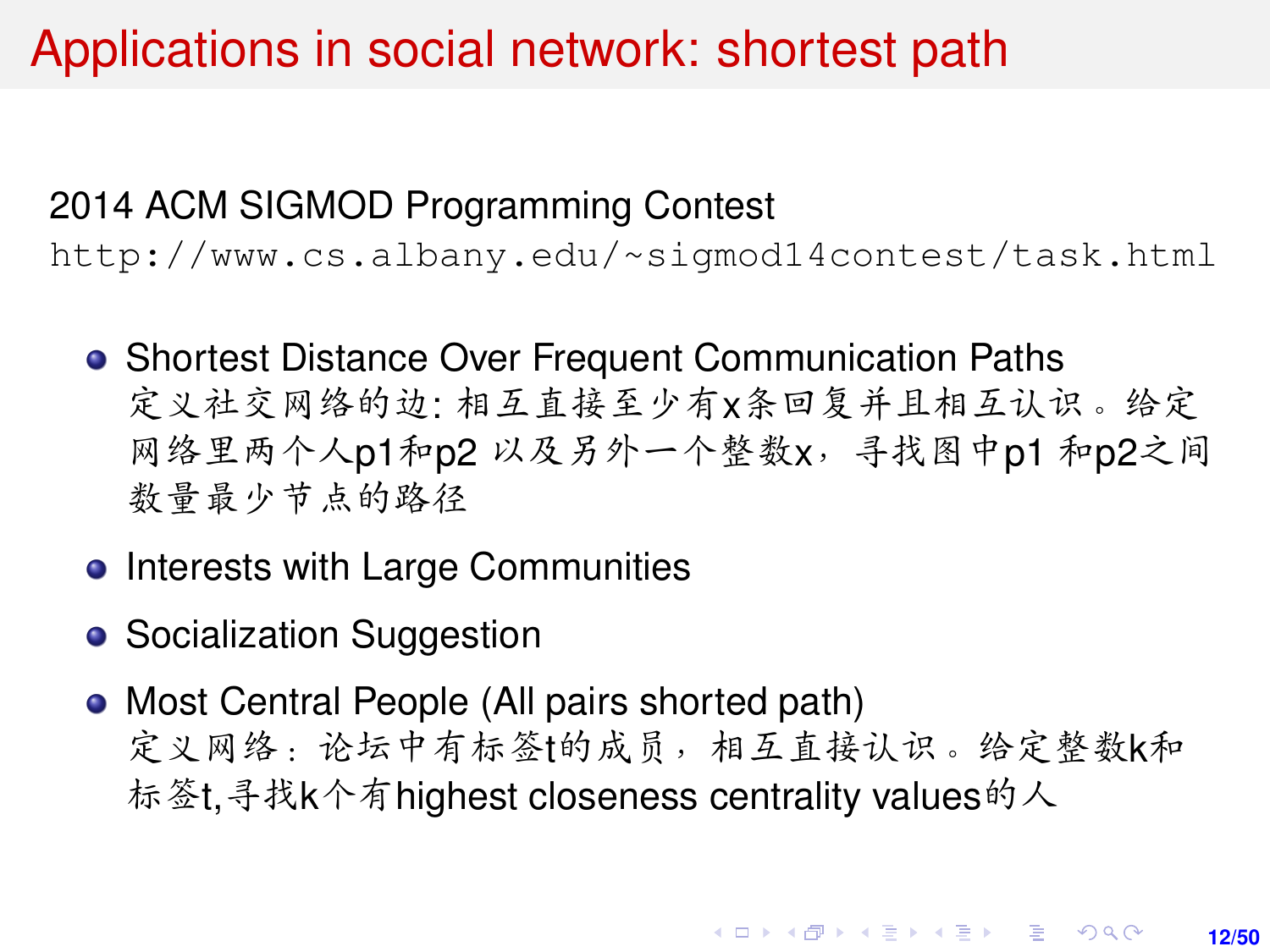### Applications in social network: max flow and etc

Community detection in social network

- Social network is a network of people connected to their "friends"
- Recommending friends is an important practical problem
- solution 1: recommend friends of friends
- solution 2: detect communities
	- idea1: use max-flow min-cut algorithms to find a minimum cut
	- it fails when there are outliers with small degree
	- idea2: find partition A and B that minimize conductance:

$$
\min_{A,B} \frac{c(A,B)}{|A| |B|},
$$

where  $c(A,B)=\sum_{i\in A}\sum_{j\in B}c_{ij}$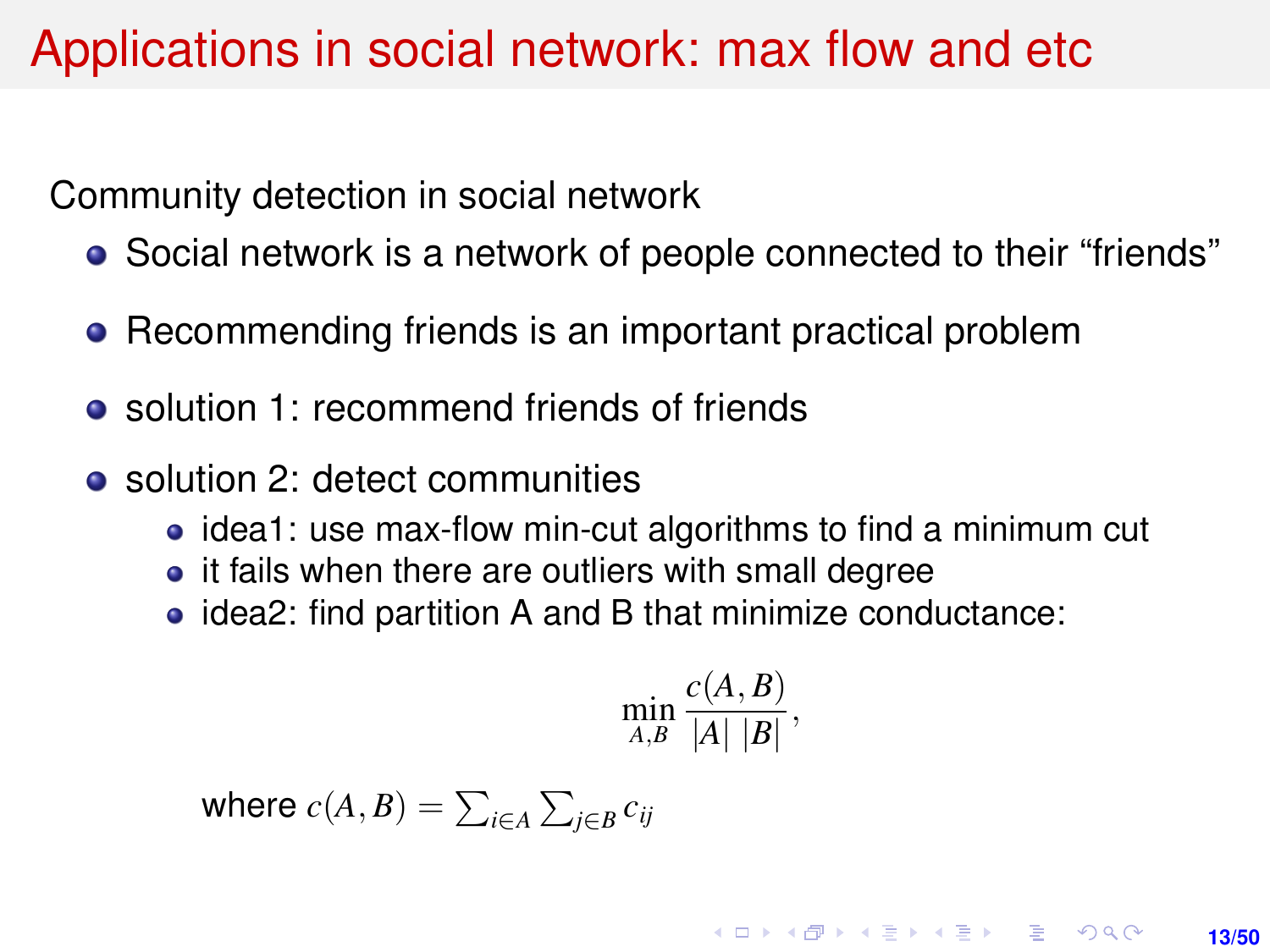Dijkstra's Algorithm for the Shortest Path Problem

**14/50**

K ロ ▶ K @ ▶ K 할 ▶ K 할 ▶ 이 할 → 9 Q @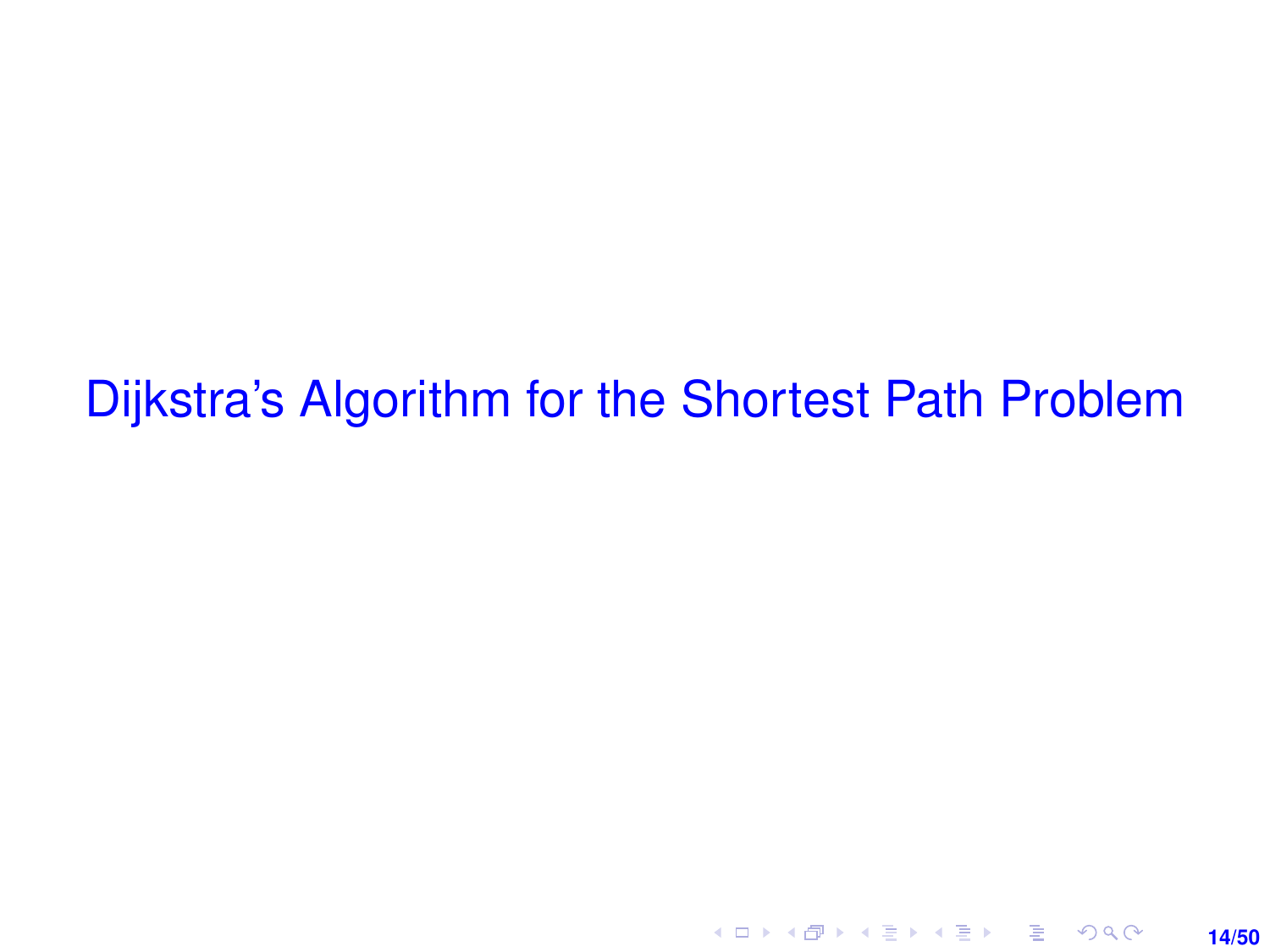### Single source shortest path problem



Find the shortest path from a source node to each other node.

- Assume: all arc lengths are non-negative
- the network is directed
- there is a path from the source node to all other nodes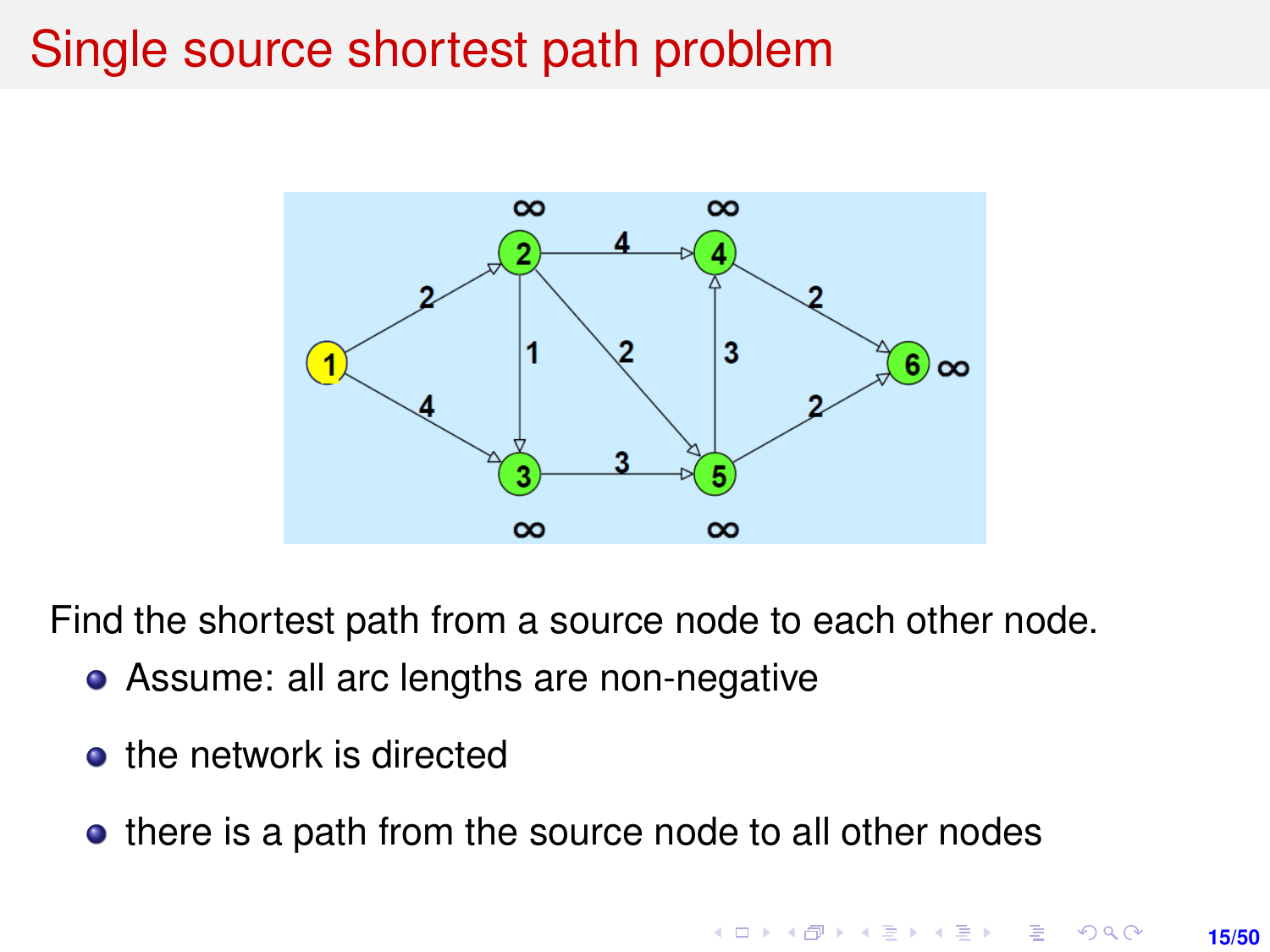## A Key Step in Shortest Path Algorithms

- In this lecture, and in subsequent lectures, we let d() denote a vector of temporary distance labels.
- d(i) is the length of some path from the origin node 1 to node i.
- **Procedure Update(i)** for each (i,j)∈ A(i) do if  $d(i) > d(i) + c_{ii}$  then  $d(i) := d(i) + c_{ii}$  and pred(j) : = i;
- Update(i) used in Dijkstra's algorithm and in the label correcting algorithm

**16/50**

**KORKARK KERKER DRAM**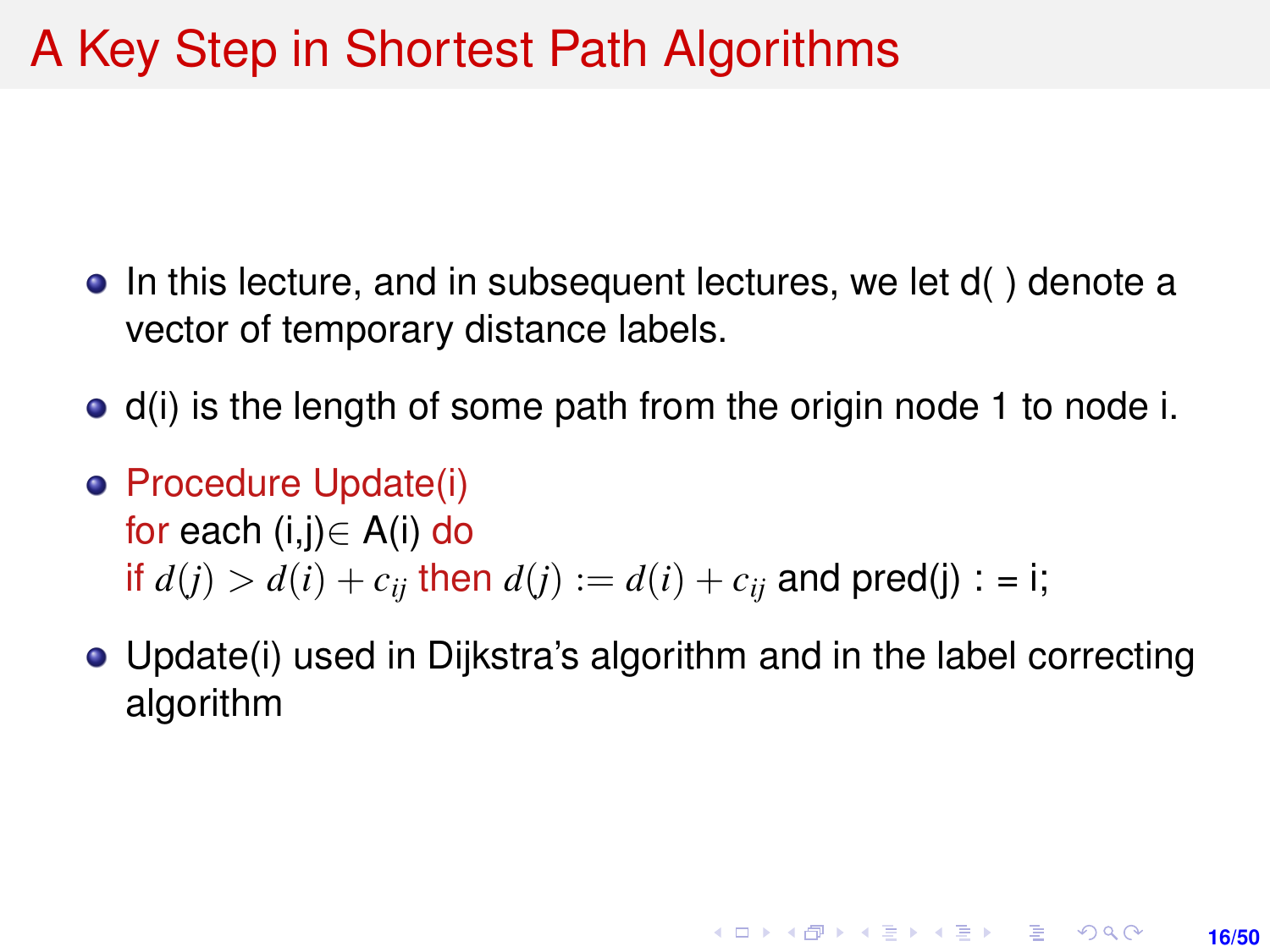#### The shortest path problem: LP relaxation

LP Relaxation: replace  $x_{ij} \in \{0, 1\}$  by  $x_{ij} \ge 0$ 

#### **Primal**

$$
\min \sum_{(i,j)\in A} c_{ij} x_{ij}
$$

$$
\begin{aligned} \text{s.t.} \quad & -\sum_{j} x_{sj} = -1\\ & \sum_{j} x_{ji} - \sum_{j} x_{ij} = 0, i \neq s \text{ or } t\\ & \sum_{i} x_{it} = 1\\ & x_{ij} \geq 0 \text{ for all } (i, j) \end{aligned}
$$

## **Dual** max  $d(t) - d(s)$ s.t.  $d(j) - d(i) \leq c_{ij}, \forall (i, j) \in A$

#### Signs in the constraints in the primal problem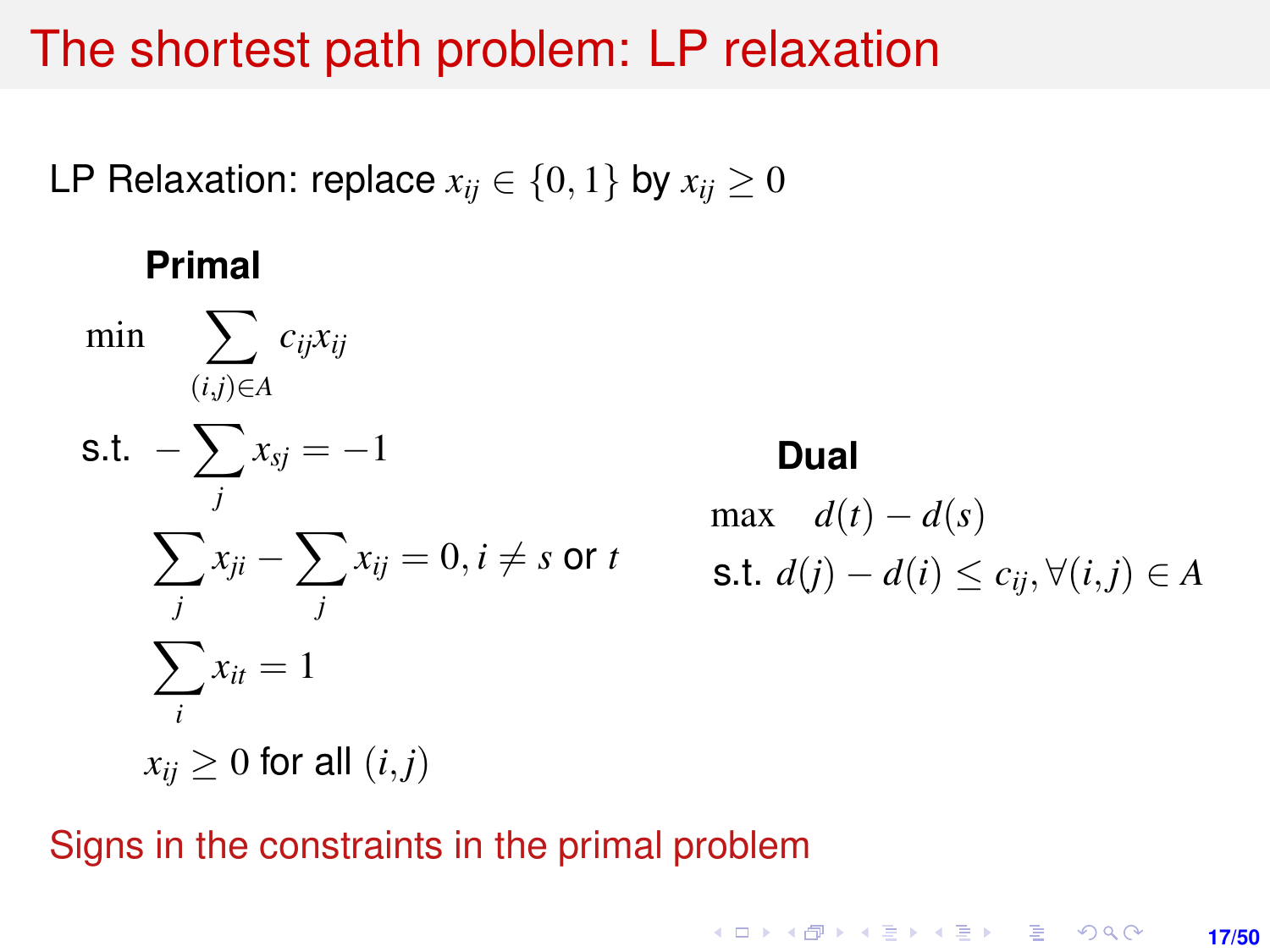## Dual LP

Claim: When  $G = (N, A)$  satisfies the no-negative-cycles property, the indicator vector of the shortest s-t path is an optimal solution to the LP.

Let x<sup>\*</sup> be the indicator vector of shortest s-t path

• 
$$
x_{ij}^* = 1
$$
 if  $(i,j) \in P$ , otherwise  $x_{ij}^* = 0$ 

- Feasible for primal
- Let  $d^*(v)$  be the shortest path distance from s to v
	- Feasible for dual (by triangle inequality)

$$
\bullet \sum_{(i,j)\in A}c_{ij}x_{ij}^*=d^*(t)-d^*(s)
$$

Hence, both *x* <sup>∗</sup> and *d* <sup>∗</sup> are optimal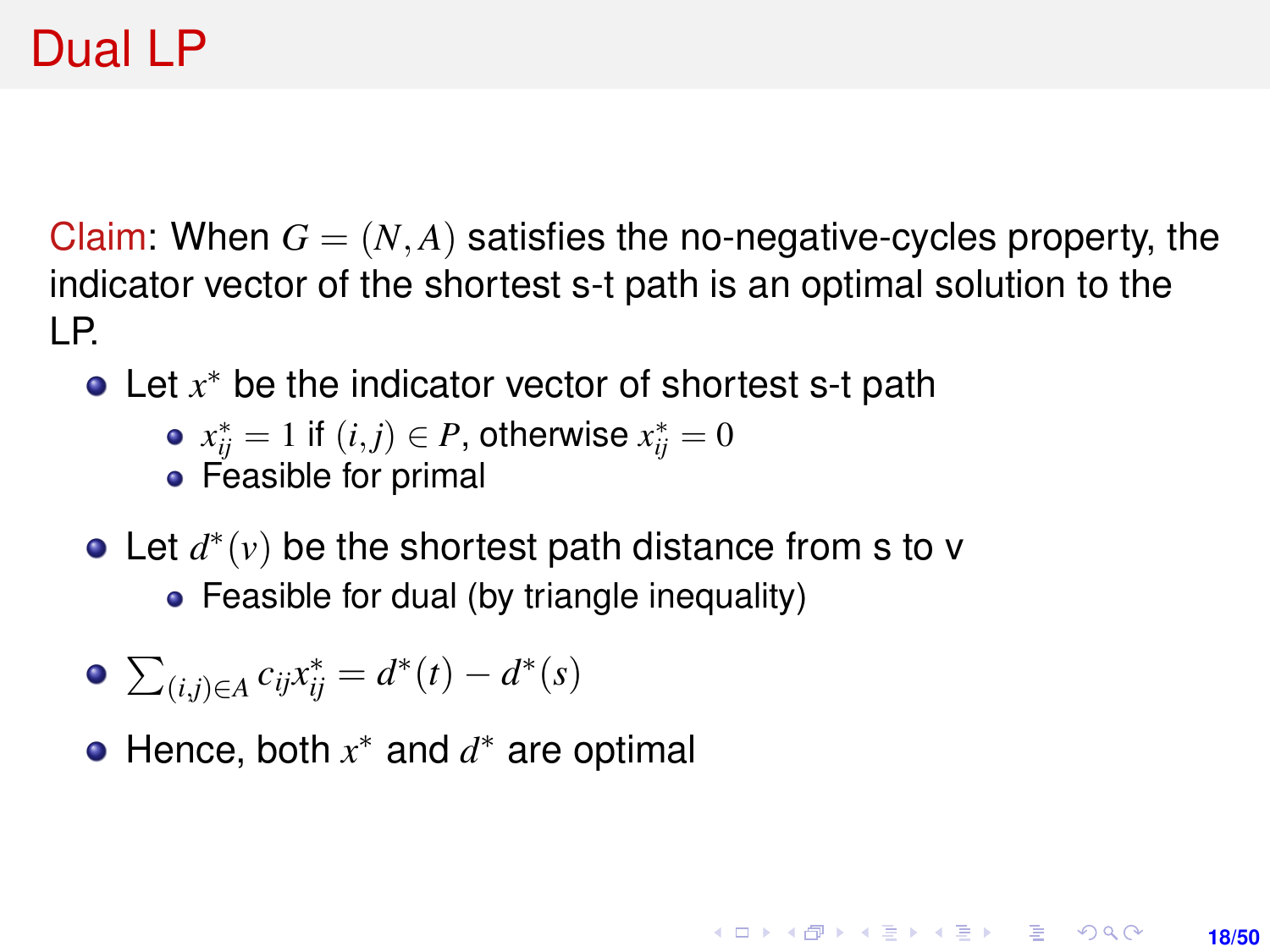# Update(7)

 $d(7) = 6$  at some point in the algorithm, because of the path 1-8-2-7



Suppose 7 is incident to nodes 9, 5, 3, with temporary distance labels as shown.

We now perform Update(7).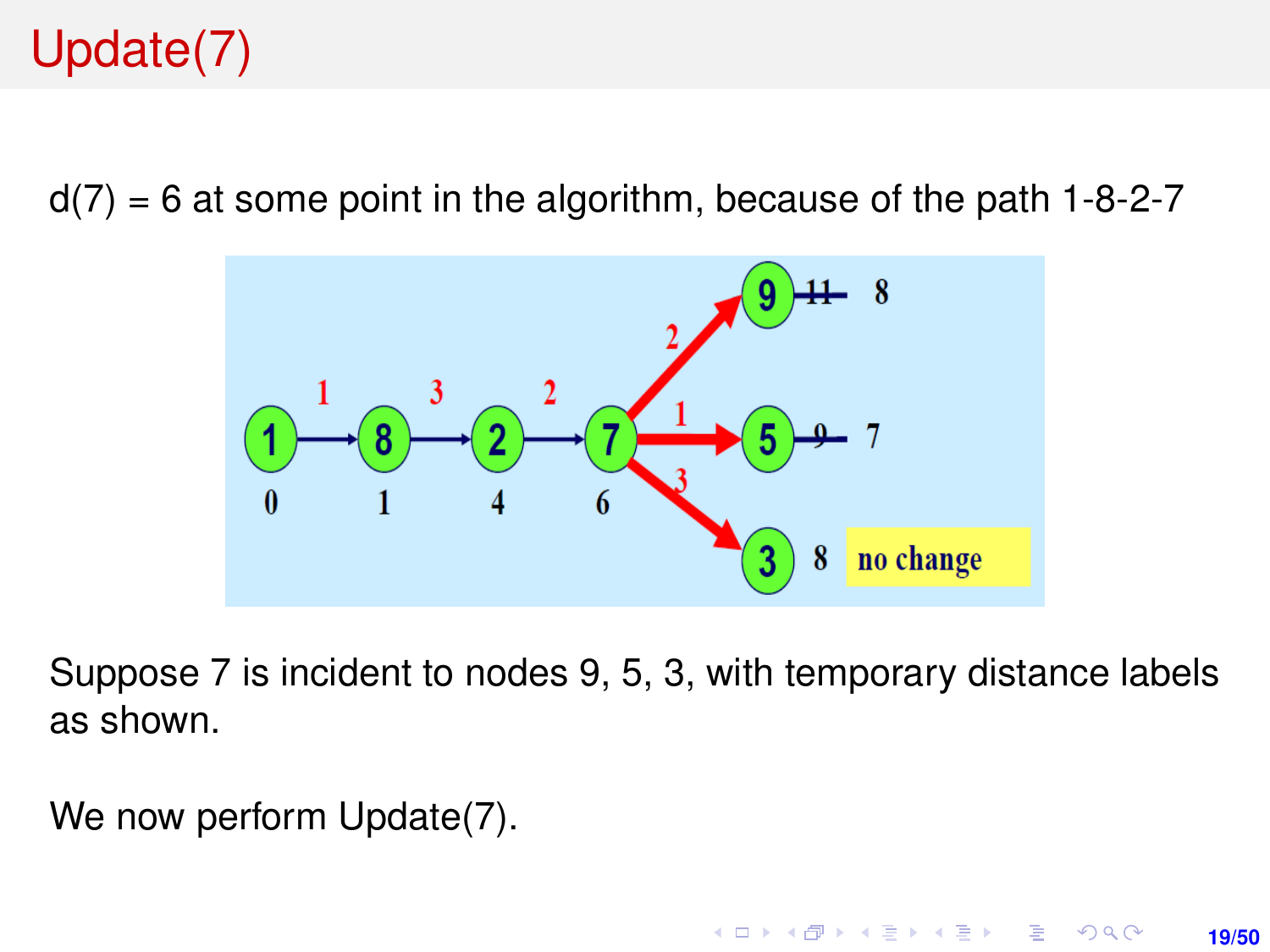## On Updates

Note: distance labels cannot increase in an update step. They can decrease.



We do not need to perform Update(7) again, unless d(7) decreases. Updating sooner could not lead to further decreases in distance labels.

In general, if we perform Update(j), we do not do so again unless d(j) has decreased.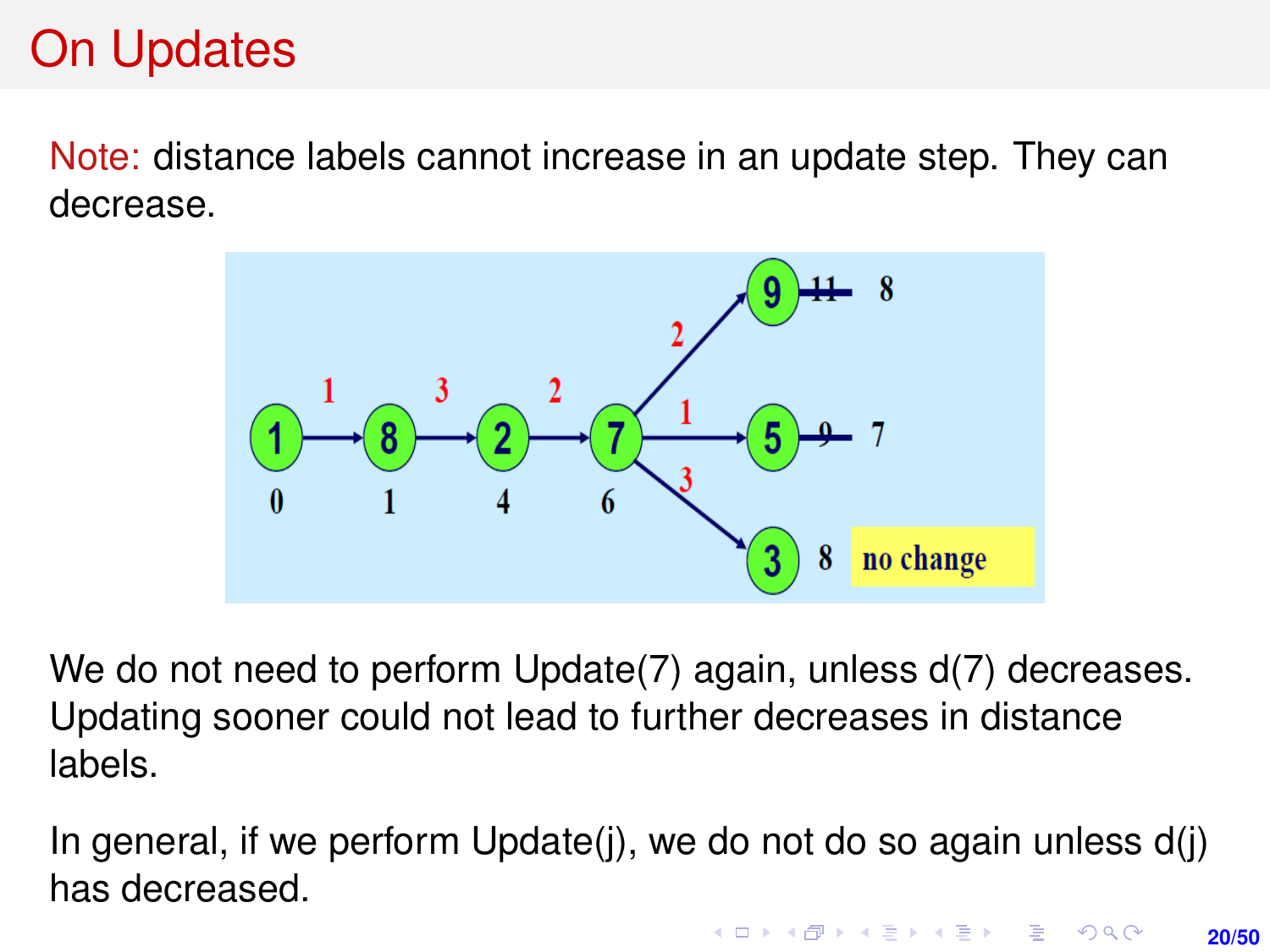- $\bullet$  Let d<sup>\*</sup>(i) denote the shortest path distance from node 1 to node j.
- Dijkstra's algorithm will determine d\*(j) for each j, in order of increasing distance from the origin node 1.
- $\bullet$  S denotes the set of permanently labeled nodes. That is,  $d(i) =$ d<sup>\*</sup>(j) for  $j \in S$ .

**21/50**

**KORKARK KERKER DRAM** 

 $\bullet$  T = N\S denotes the set of temporarily labeled nodes.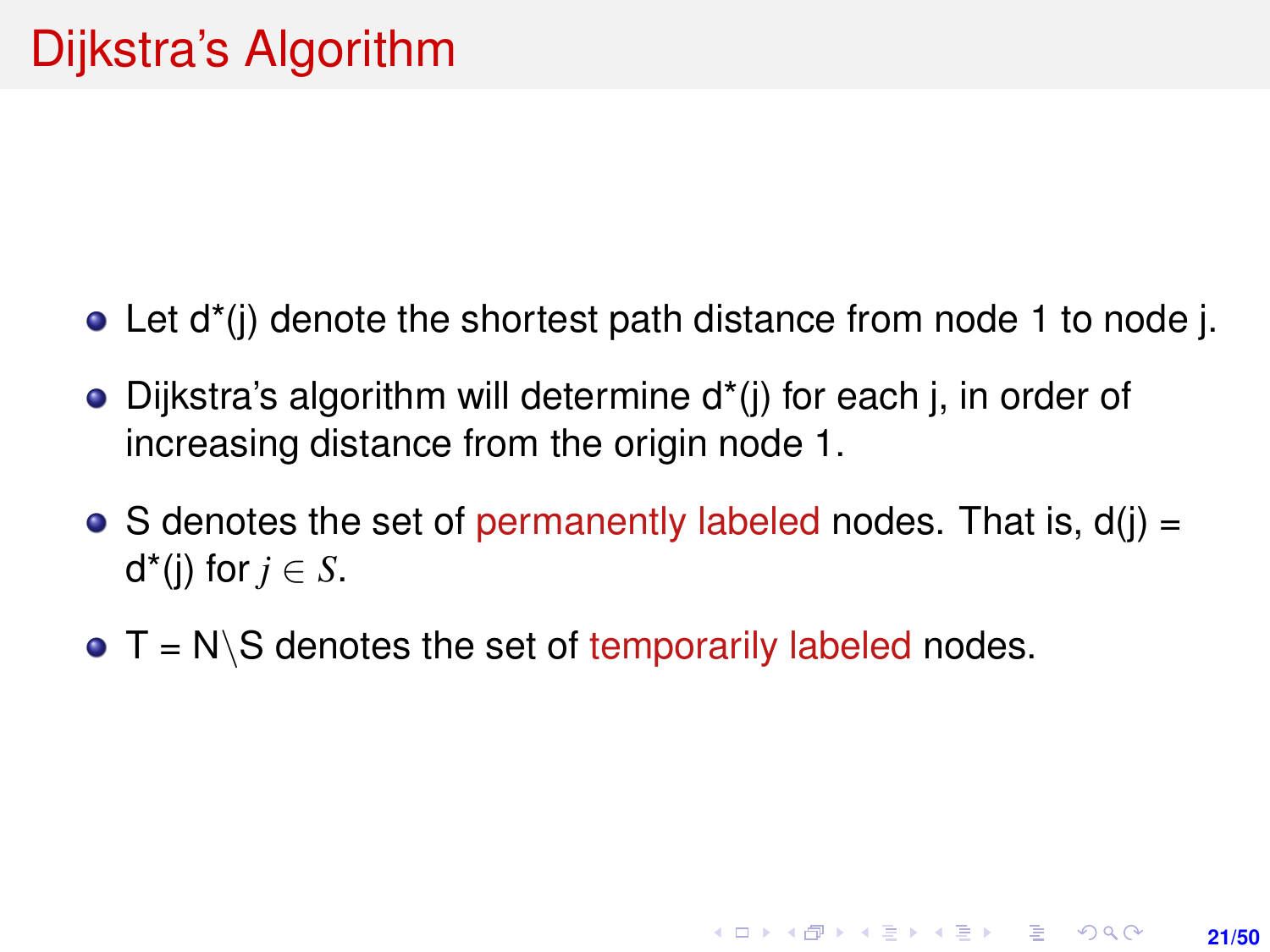## Dijkstra's Algorithm

• S := {1}; T = N - {1};  
d(1):= 0 and pred(1):= 0; d(j) = 
$$
\infty
$$
 for j = 2 to n;  
update(1);

- while  $S \neq N$  do
	- (node selection, also called FINDMIN) let i∈T be a node for which  $d(i) = min \{d(i) : i \in T\};$  $S := S \cup \{i\}; T := T - \{i\};$ • Update(i) for each (i,j)∈ A(i) do if  $d(i) > d(i) + c_{ii}$  then  $d(i) := d(i) + c_{ii}$  and pred(j) : = i;

**22/50**

**KORKARK A BIK BIKA A GA A GA A GA A BIKA A BIKA A BIKA A BIKA A BIKA A BIKA A BIKA A BIKA A BIKA A BIKA A BIKA**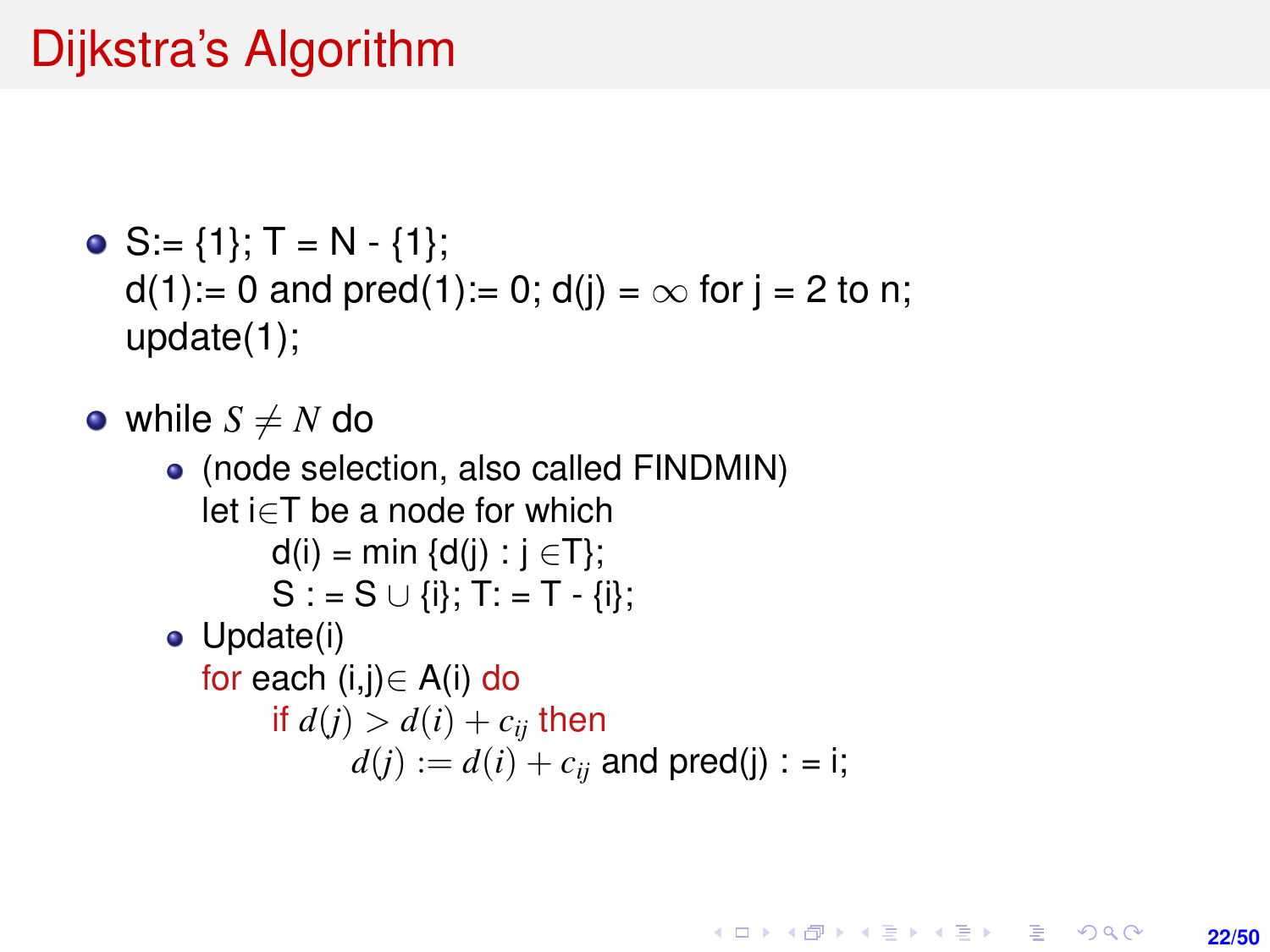### Invariants for Dijkstra's Algorithm

- **1** If  $i \in S$ , then  $d(i) = d^*(i)$  is the shortest distance from node 1 to node j.
- 2 (after the update step) If  $j \in T$ , then d(j) is the length of the shortest path from node 1 to node j in S  $\cup$  {j}, which is the shortest path length from 1 to j of scanned arcs.

Note: S increases by one node at a time. So, at the end the algorithm is correct by invariance 1.

**23/50**

**KORKARK A BIK BIKA A GA A GA A GA A BIKA A BIKA A BIKA A BIKA A BIKA A BIKA A BIKA A BIKA A BIKA A BIKA A BIKA**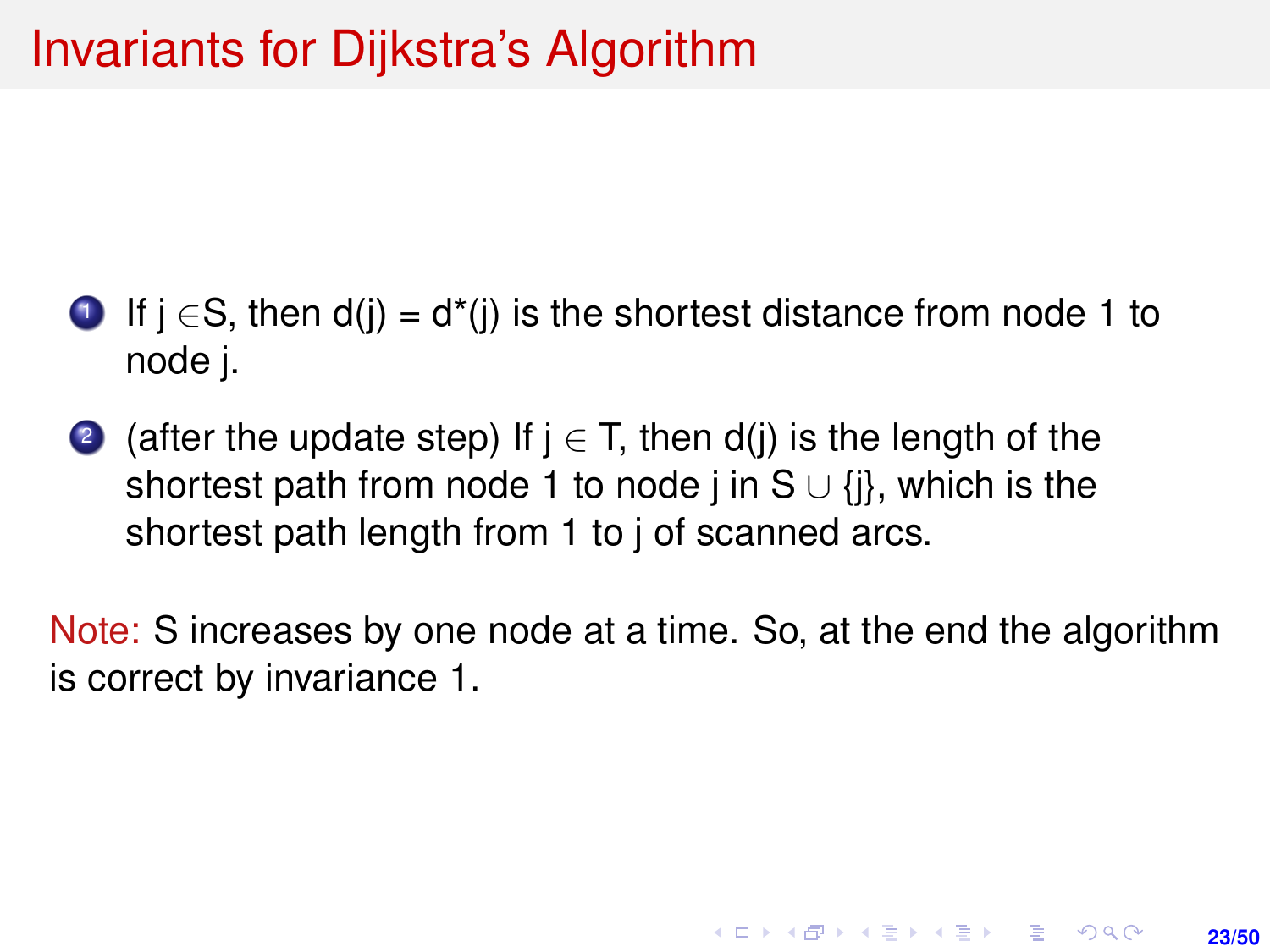# <span id="page-23-0"></span>Verifying invariants when  $S = \{ 1 \}$



Consider  $S = \{ 1 \}$  and after update(1)

- If  $i \in S$ , then  $d(i)$  is the shortest distance from node 1 to node j.
- **If j**  $\in$ T, then d(j) is the length of the shortest path from node 1 to node j in S  $∪$  {i}.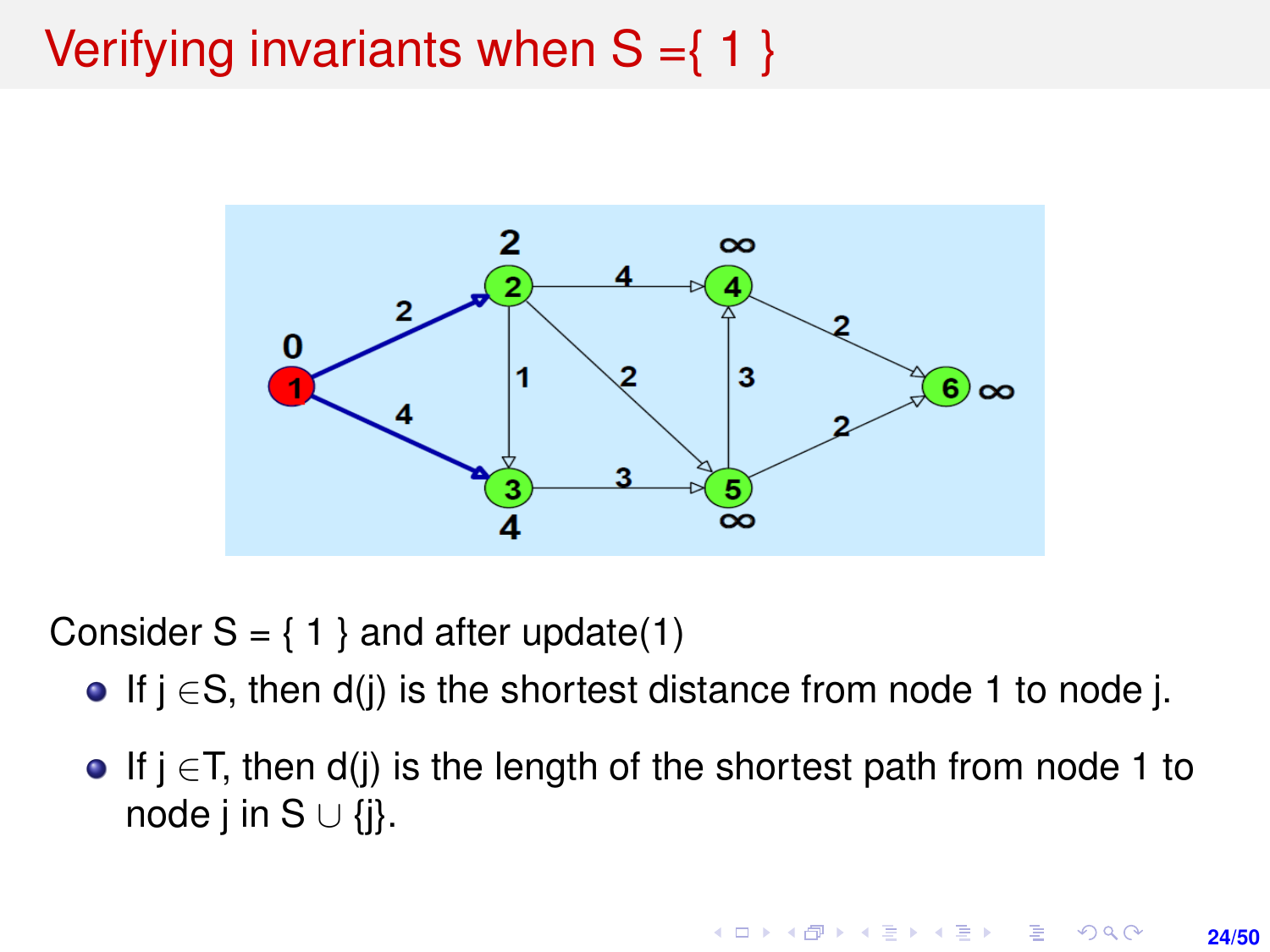# <span id="page-24-0"></span>Verifying invariants Inductively



Assume that the invariants are true before a node selection

$$
\bullet \ \ d(5) = \min \{d(j) : j \in T\}.
$$

- Consider any path from 1 to 5 passes through a node k of T. The path to node k has distance at least  $d(5)$ . So  $d(5) = d^*(5)$ .
- Suppose 5 is transferred to S and we carry out Update(5). Let P be the shortest path from 1 to j with  $j \in T$ .
- If  $5 \notin P$ , then invariant 2 is true for j by induction. If  $5 \in P$ , then invariant 2 is true for j because of [Up](#page-23-0)[da](#page-25-0)[t](#page-23-0)[e\(](#page-24-0)[5](#page-25-0)[\).](#page-0-0)<br>All the series are the series on the series on the series of the series of the series of the series of the series of the series of the series of the series of the series of t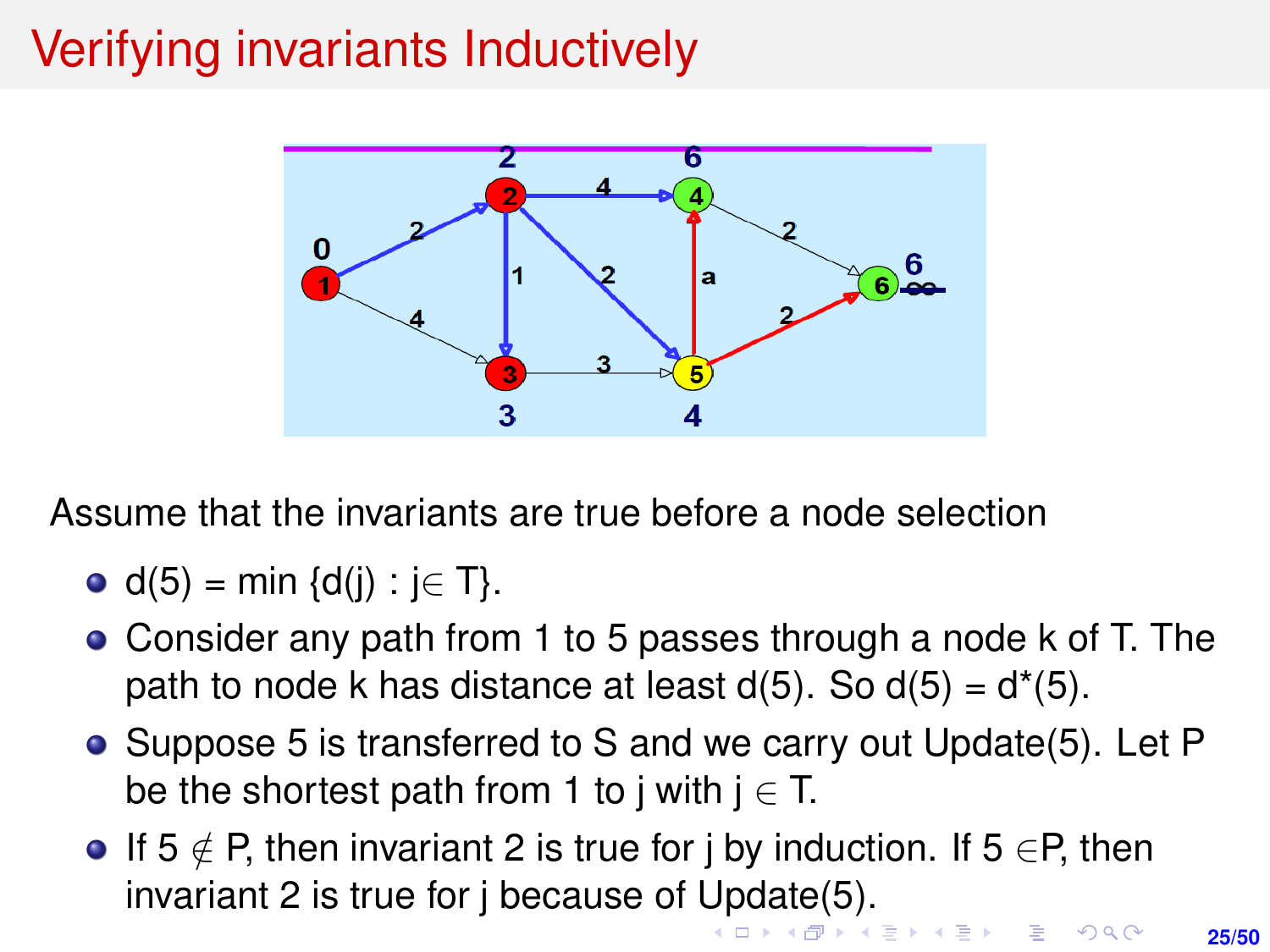- <span id="page-25-0"></span> $\bullet$  It is the standard way to prove that algorithms work.
- Finding the best invariants for the proof is often challenging.
- A reasonable method. Determine what is true at each iteration (by carefully examining several useful examples) and then use all of the invariants.

**26/50**

**KORKARK A BIK BIKA A GA A GA A GA A BIKA A BIKA A BIKA A BIKA A BIKA A BIKA A BIKA A BIKA A BIKA A BIKA A BIKA** 

• Then shorten the proof later.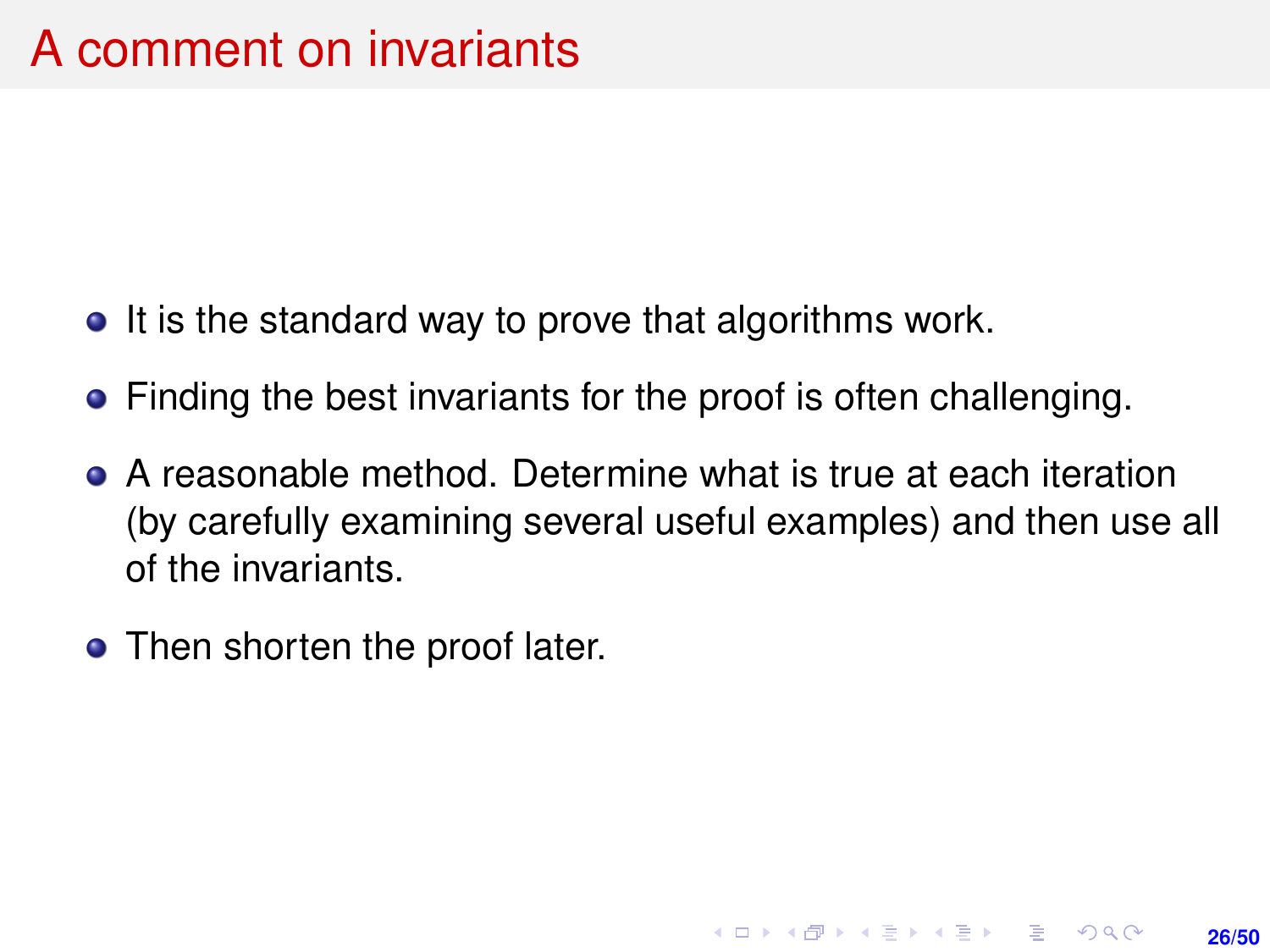## Complexity Analysis of Dijkstra's Algorithm

- Update Time: update(j) occurs once for each j, upon transferring  $j$  from T to S. The time to perform all updates is  $O(m)$  since the arc (i,j) is only involved in update(i).
- FindMin Time: To find the minimum (in a straightforward approach) involves scanning d(j) for each  $j \in T$ .
	- Initially T has n elements.
	- So the number of scans is  $n + n 1 + n 2 + ... + 1 = O(n^2)$ .
- $O(n^2)$  time in total. This is the best possible only if the network is dense, that is m is about  $n^2$ .
- We can do better if the network is sparse.
- Can be improved to  $O(m + nlogC)$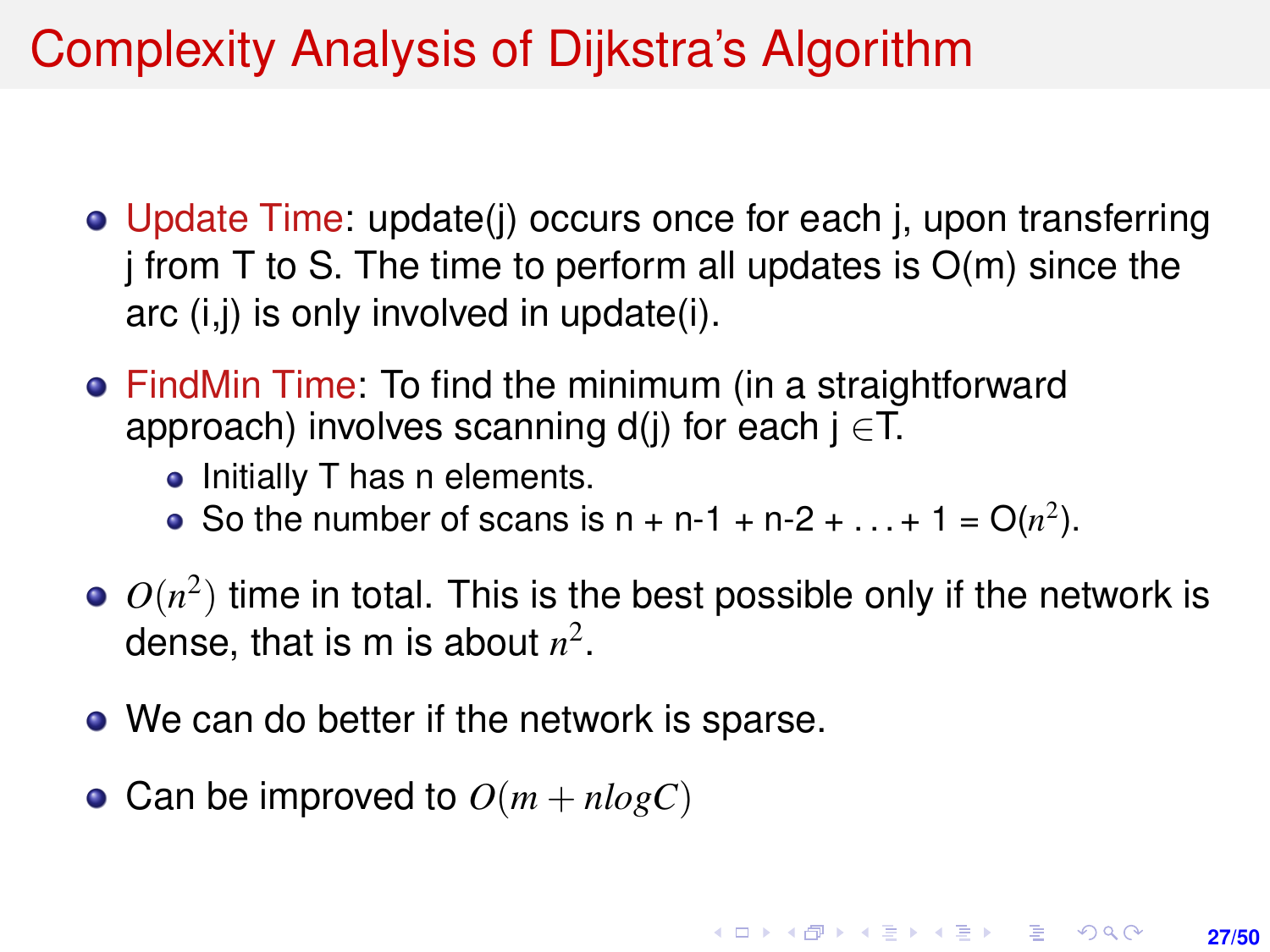## The Label Correcting Algorithm

**28/50**

K ロ X x (個) X x ミ X x ミ X = 3 → 5 × 0 × 0 ×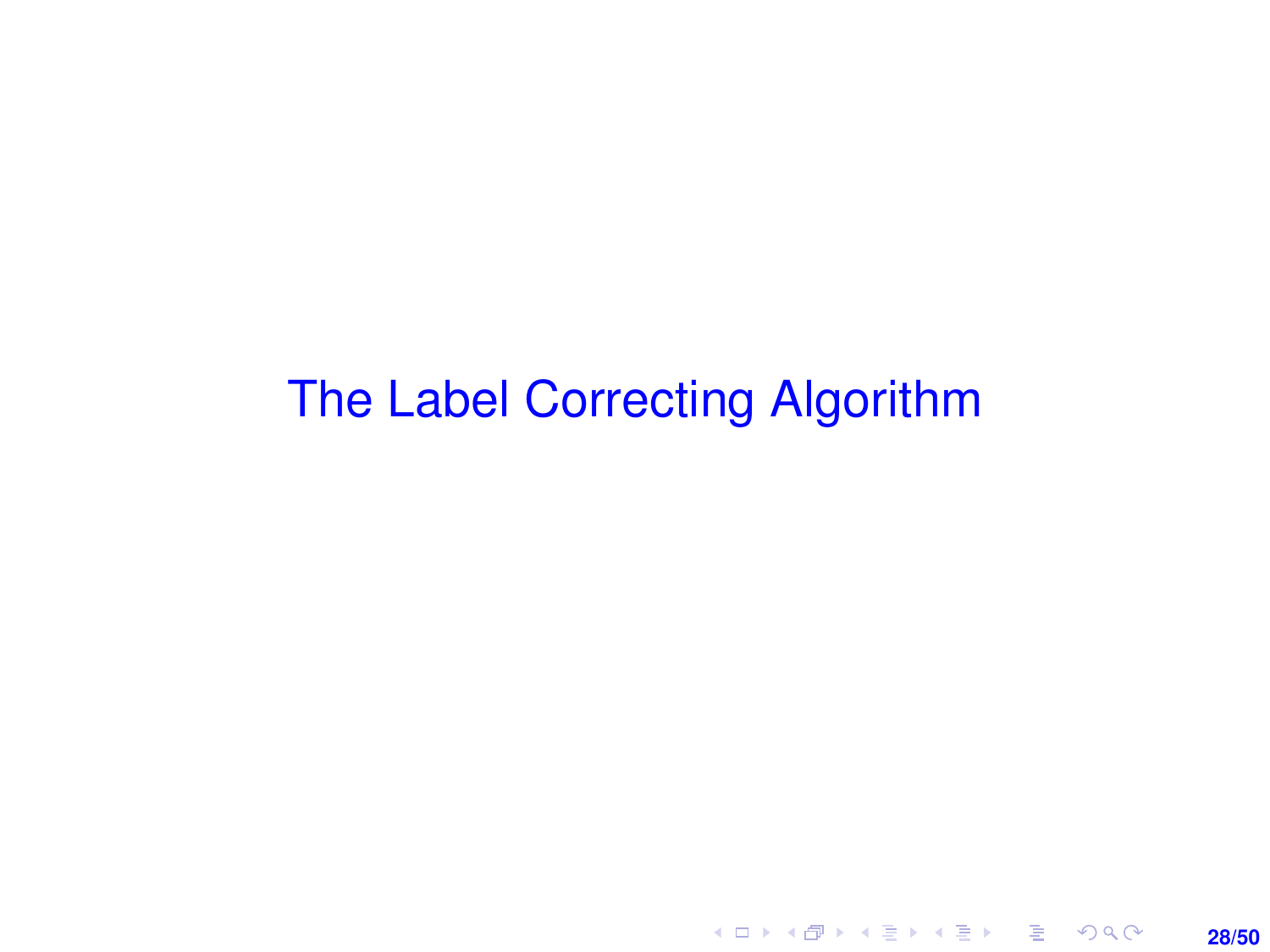## **Overview**

• A generic algorithm for solving shortest path problems

**29/50**

KORK ERKER ERKER

- negative costs permitted
- but no negative cost cycle (at least for now)
- **•** The use of reduced costs
- All pair shortest path problem
- INPUT  $G = (N, A)$  with costs c
- Node 1 is the source node
- There is no negative cost cycle
	- We will relax that assumption later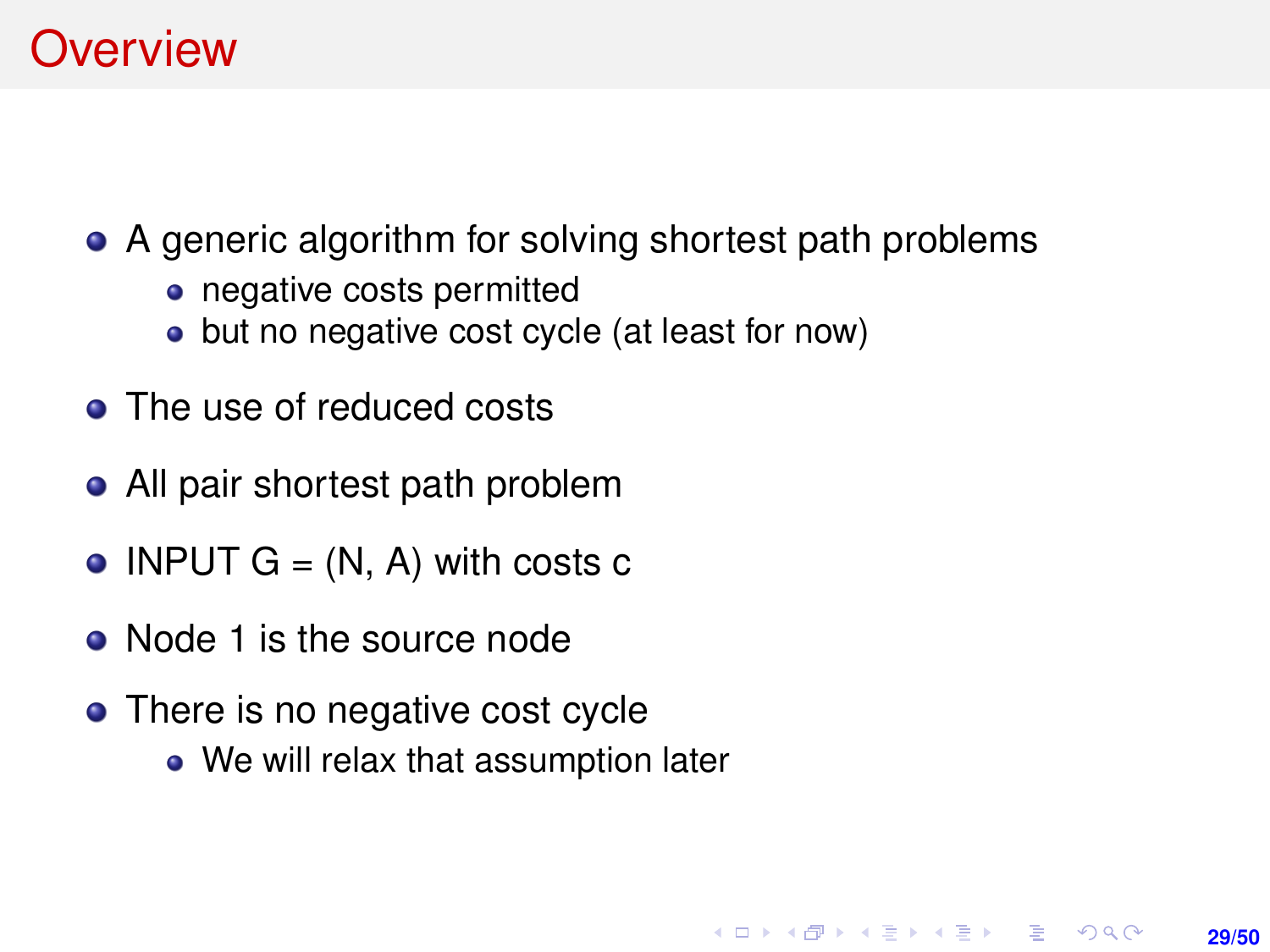Lemma. Let  $d^*(i)$  be the shortest path length from node 1 to node j, for each j. Let d( ) be node labels with the following properties:

$$
d(j) \leq d(i) + c_{ij} \text{ for } i \in \mathbb{N} \text{ for } j \neq 1 \tag{1}
$$
  

$$
d(1) = 0 \tag{2}
$$

**KORKARK KERKER DRAM** 

**30/50**

Then  $d(i) < d^*(i)$  for each j.

• Proof. Let P be the shortest path from node 1 to node j.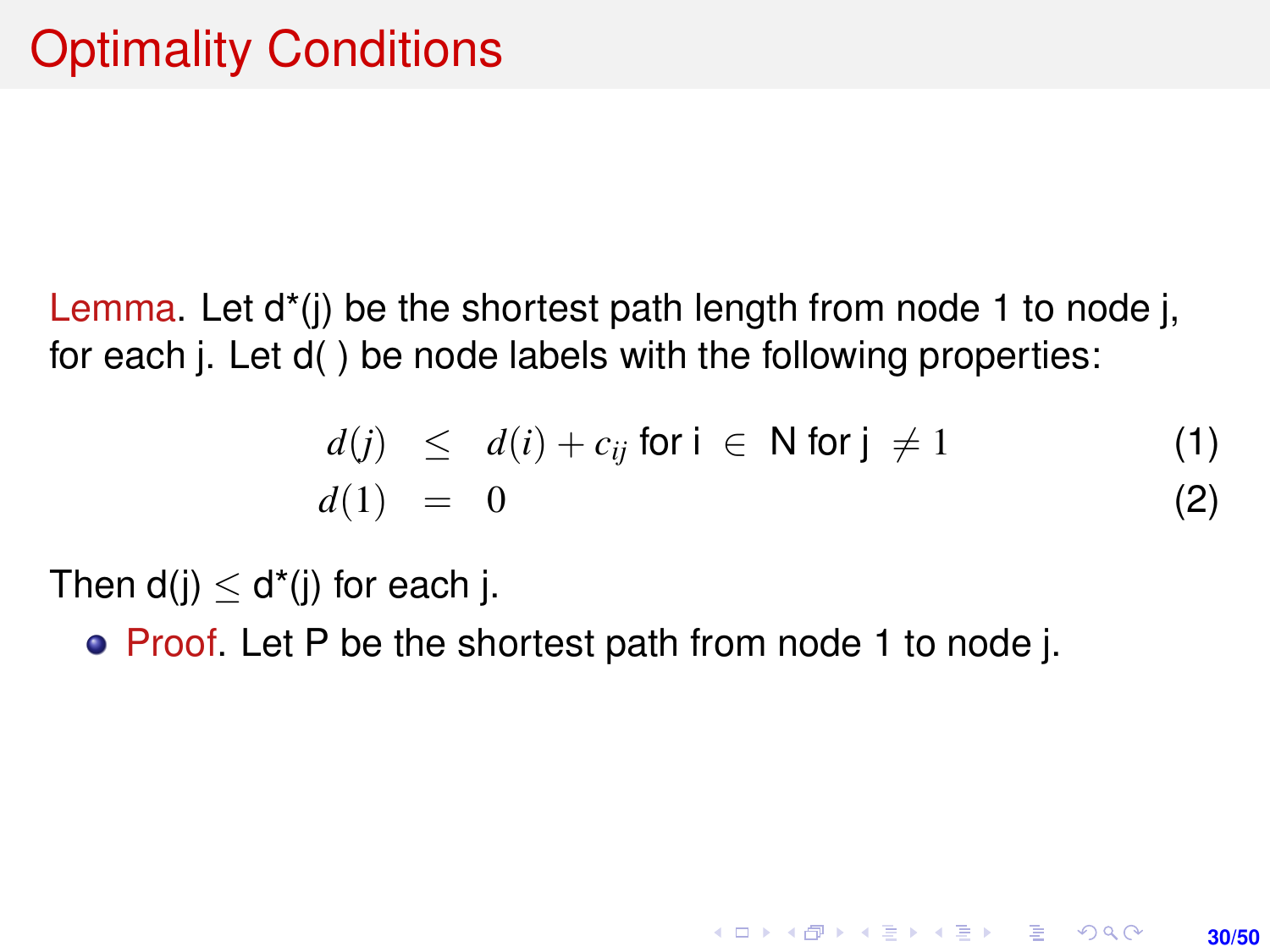### Completion of the proof

If P = (1, j), then  $d(j) \leq d(1) + c_{1j} = c_{1j} = d^*(j)$ .

• Suppose  $|P| > 1$ , and assume that the result is true for paths of length |P| - 1. Let i be the predecessor of node j on P, and let *P<sup>i</sup>* be the subpath of P from 1 to i.



*Pi* is the shortest path from node 1 to node i. So,  $d(i) \leq d^*(i) = c(P_i)$ by inductive hypothesis. Then,  $d(j) \leq d(i) + c_{ij} \leq c(P_i) + c_{ij} = c(P) = d^*(j).$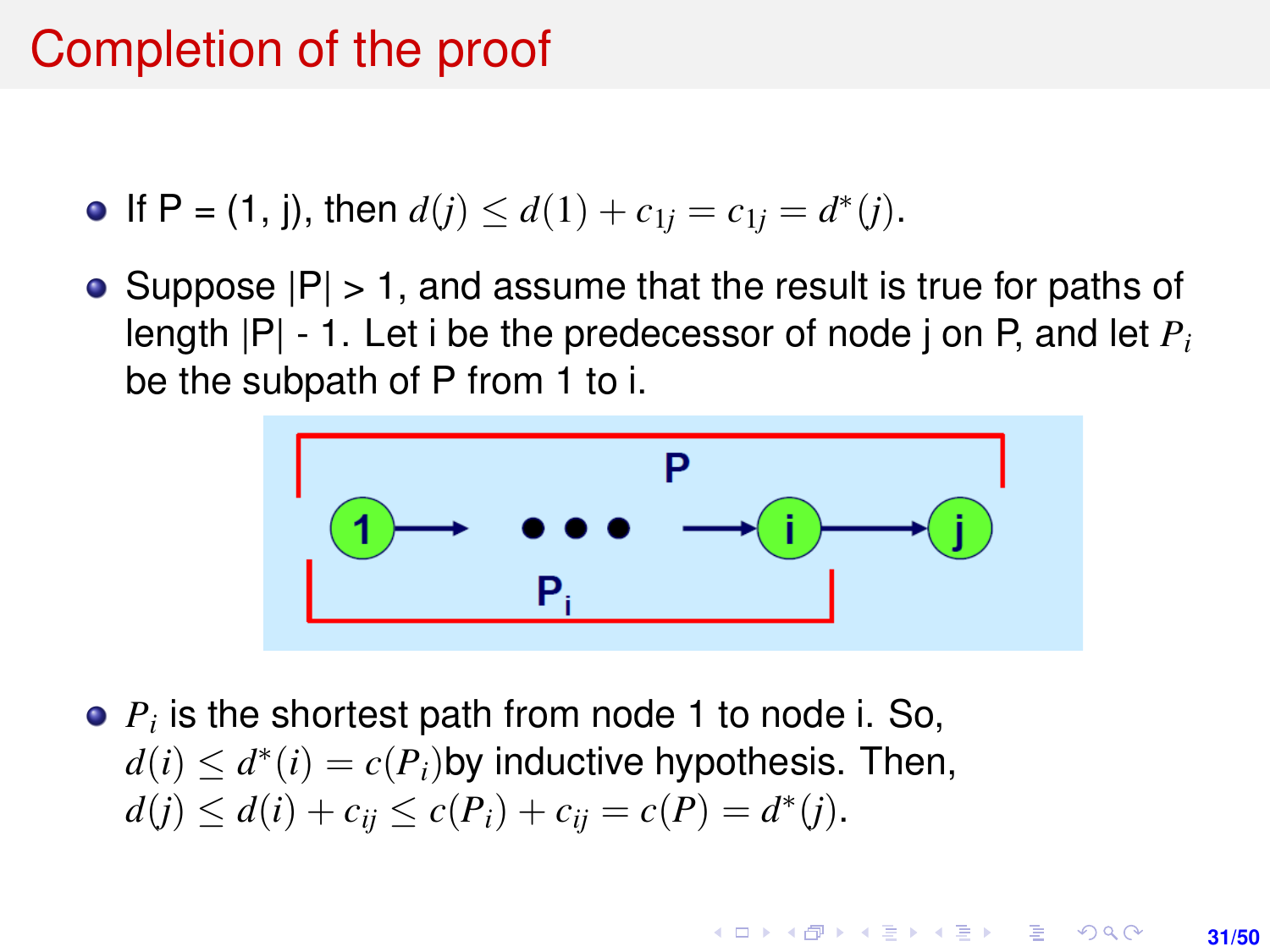Theorem. Let  $d(1), \ldots, d(n)$  satisfy the following properties for a directed graph  $G = (N, A)$ :

- $\bullet$  d(1) = 0.
- 2 d(i) is the length of some path from node 1 to node i.

• 
$$
d(j) \leq d(i) + c_{ij}
$$
 for all  $(i,j) \in A$ .

Then  $d(i) = d^*(i)$ .

Proof.  $d(j) \leq d^*(j)$  by the previous lemma. But,  $d(j) \geq d^*(j)$  because  $d(i)$  is the length of some path from node 1 to node j. Thus  $d(i) = d^*(i)$ .

**32/50**

**KORKARK KERKER DRAM**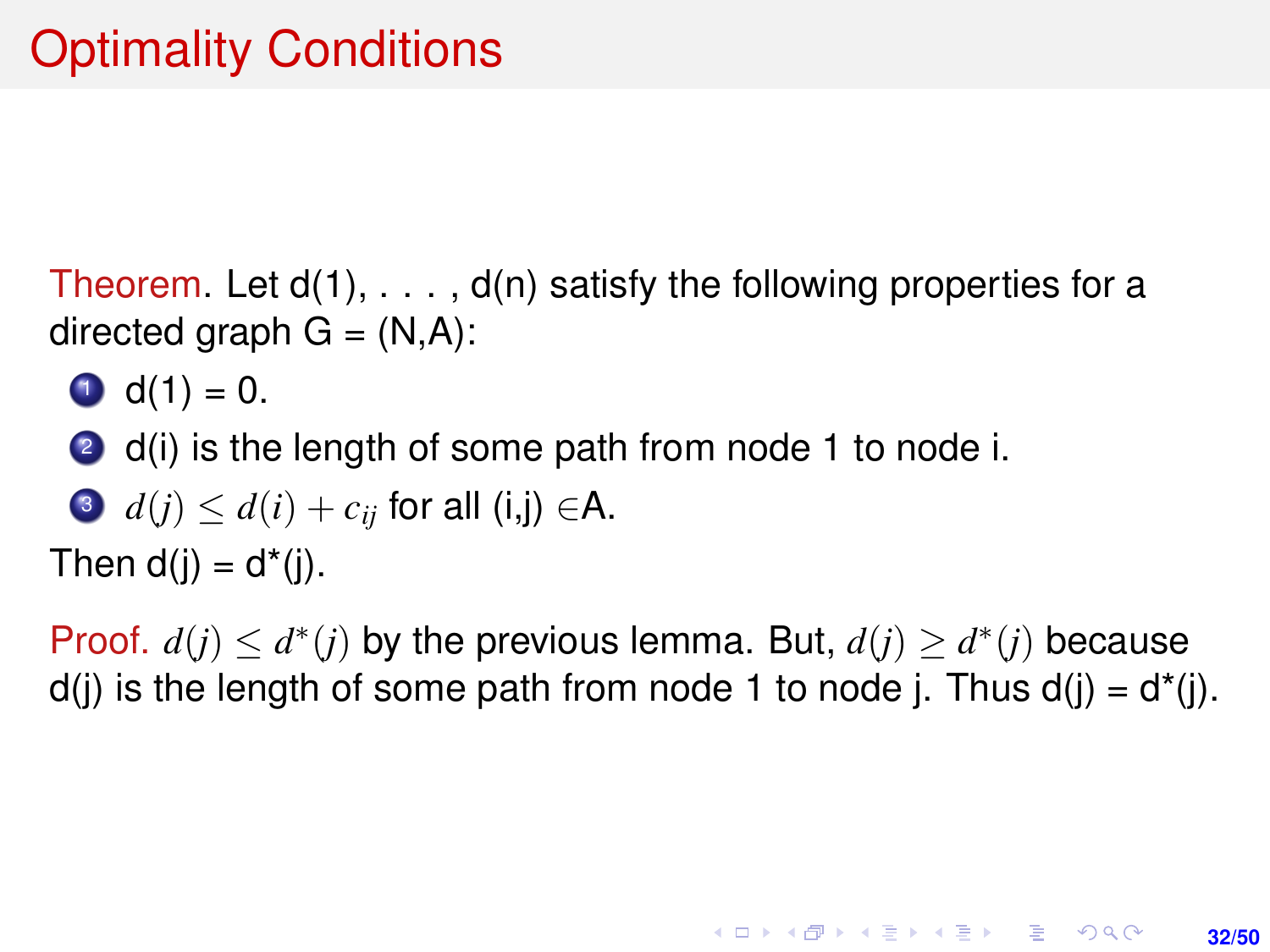## A Generic Shortest Path Algorithm

Notation.

- $\bullet$  d(i) = "temporary distance labels".
	- At each iteration, it is the length of a path (or walk) from 1 to j.
	- $\bullet$  At the end of the algorithm  $d(i)$  is the minimum length of a path from node 1 to node j.

**33/50**

**KORKARK A BIK BIKA A GA A GA A GA A BIKA A BIKA A BIKA A BIKA A BIKA A BIKA A BIKA A BIKA A BIKA A BIKA A BIKA** 

- Pred(i) = Predecessor of j in the path of length d(j) from node 1 to node j.
- $\bullet$   $c_{ii}$  = length of arc (i,j).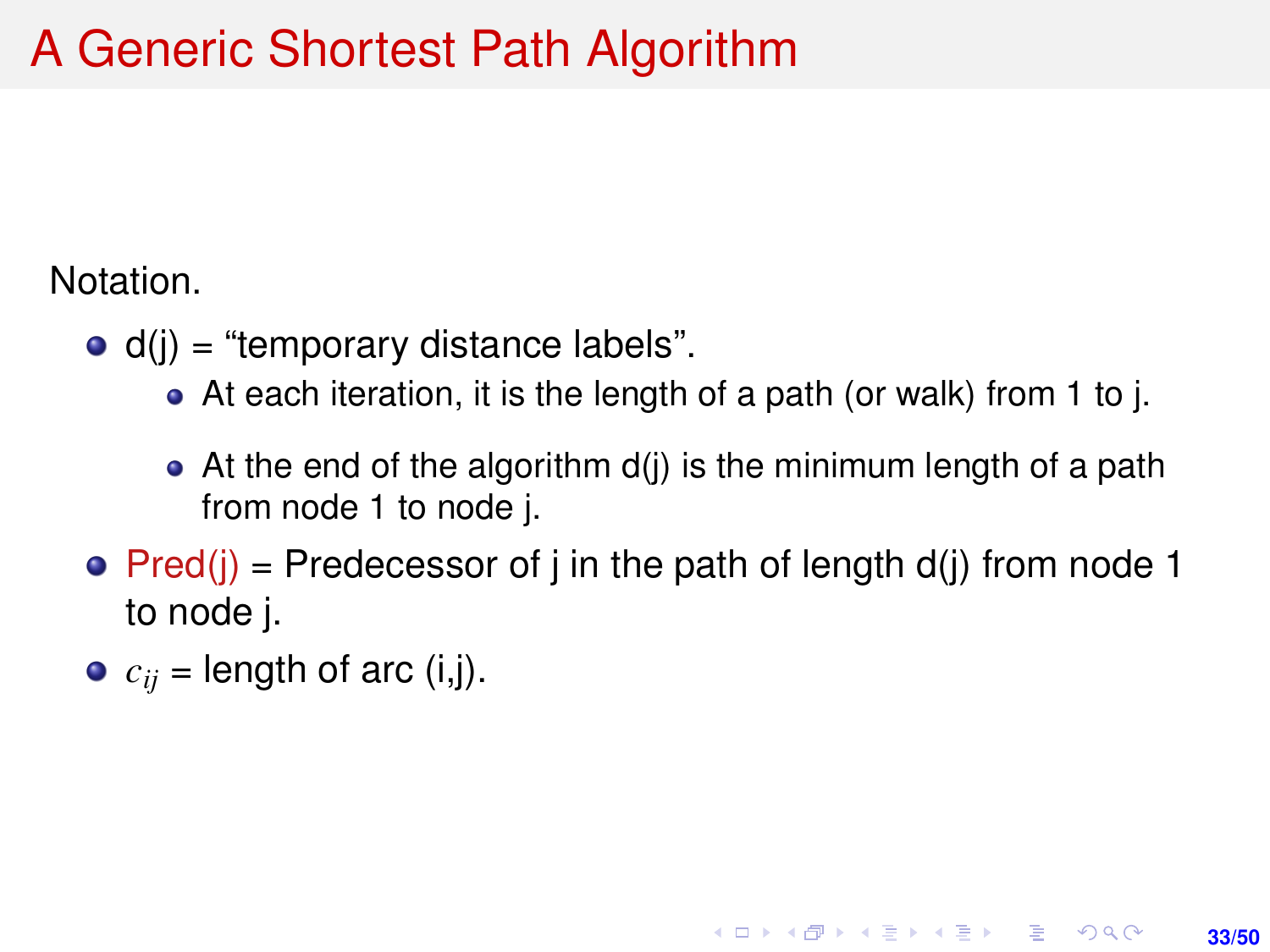#### Algorithm LABEL CORRECTING;

- $d(1)$  : = 0 and Pred(1) :=  $\emptyset$ ;  $d(i)$  : =  $\infty$  for each i $\in$ N - {1}:
- while some arc (i,j) satisfies  $d(i) > d(i) + c_{ii}$  do  $d(i) := d(i) + c_{ii}$ ;  $Pred(i)$  : = i;

**34/50**

KORK ERKER ERKER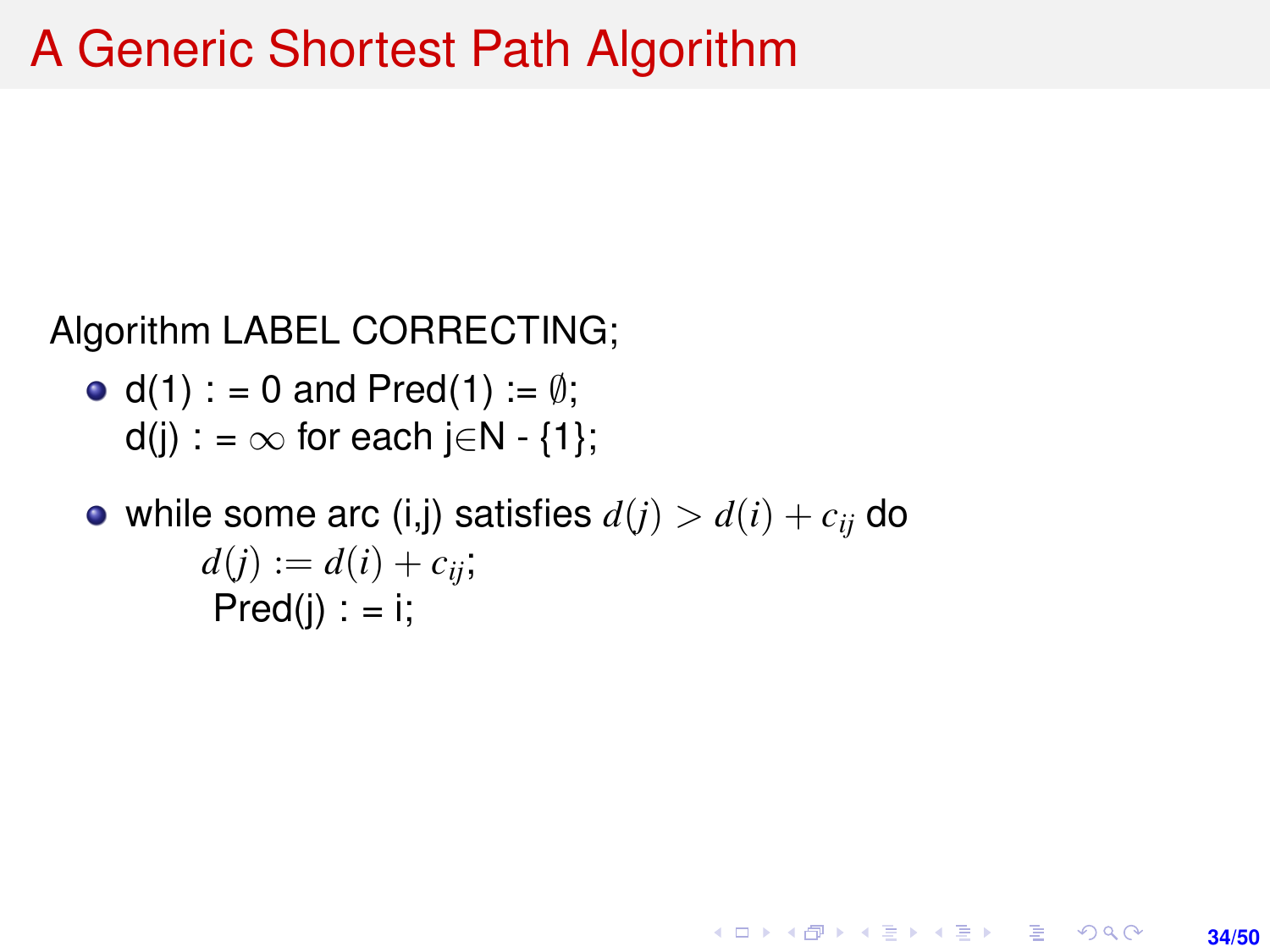## Ilustration

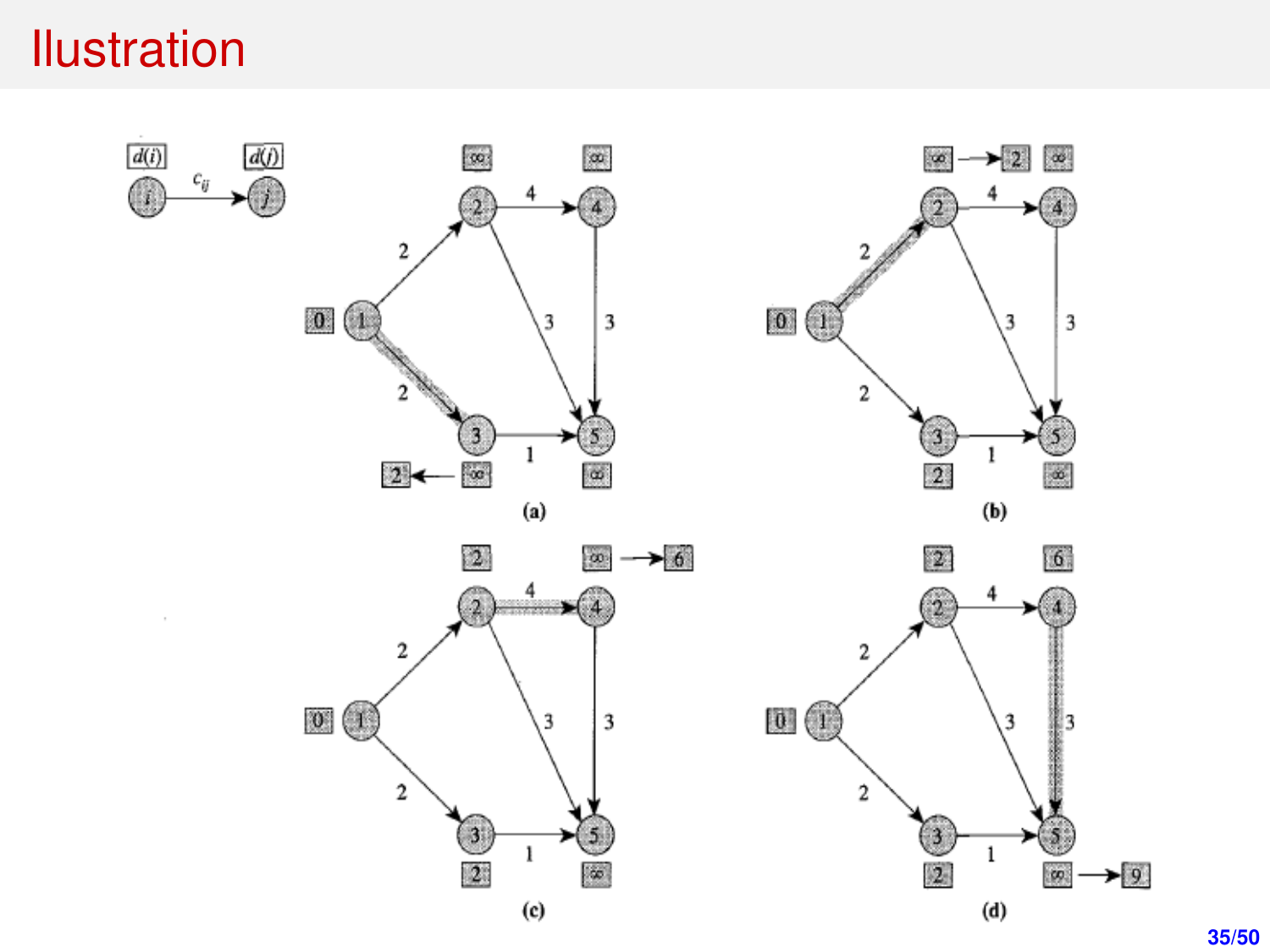## **Ilustration**

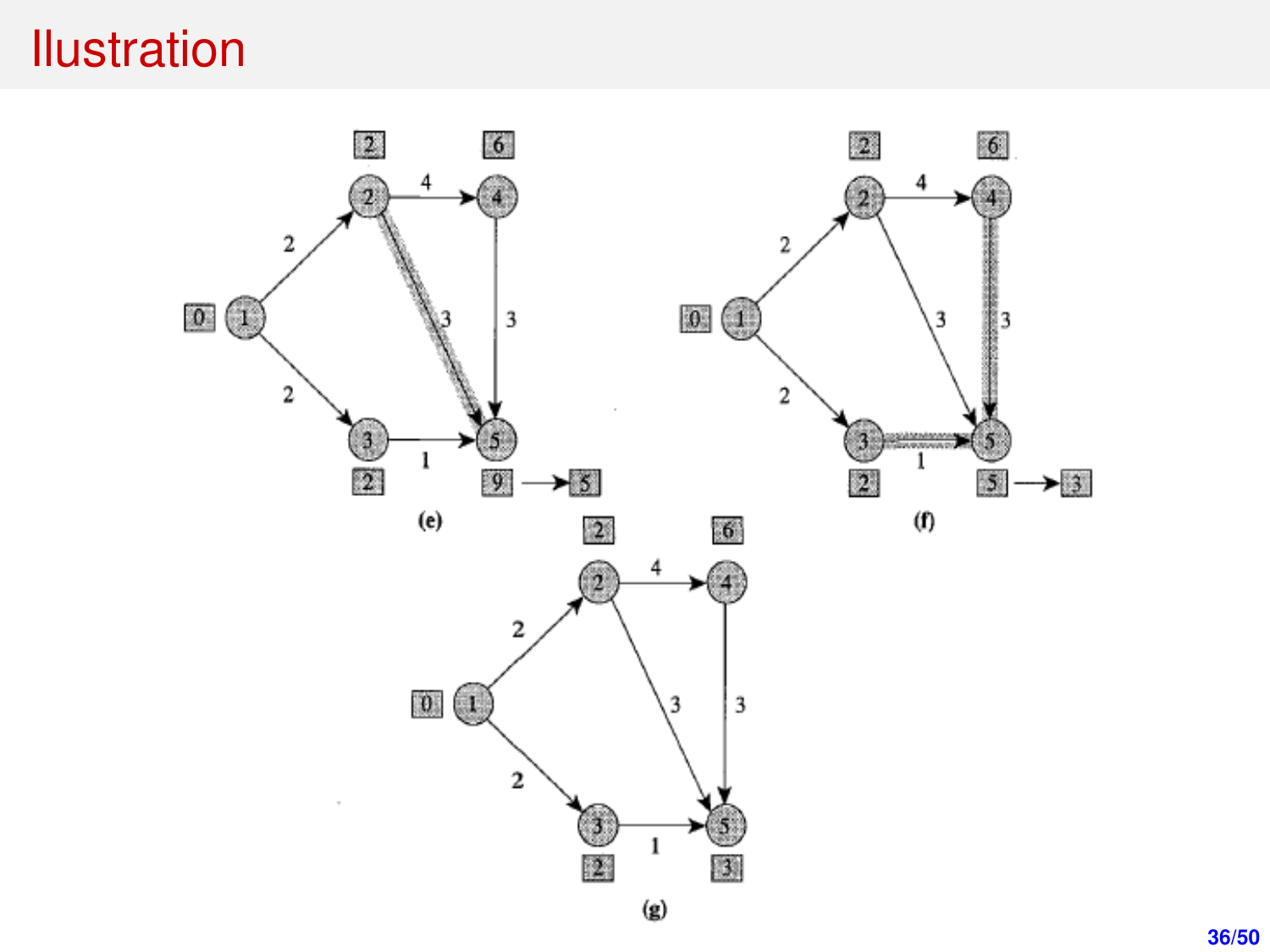## Algorithm Invariant

At each iteration, if  $d(i) < \infty$ , then  $d(i)$  is the length of some walk from node 1 to node j.

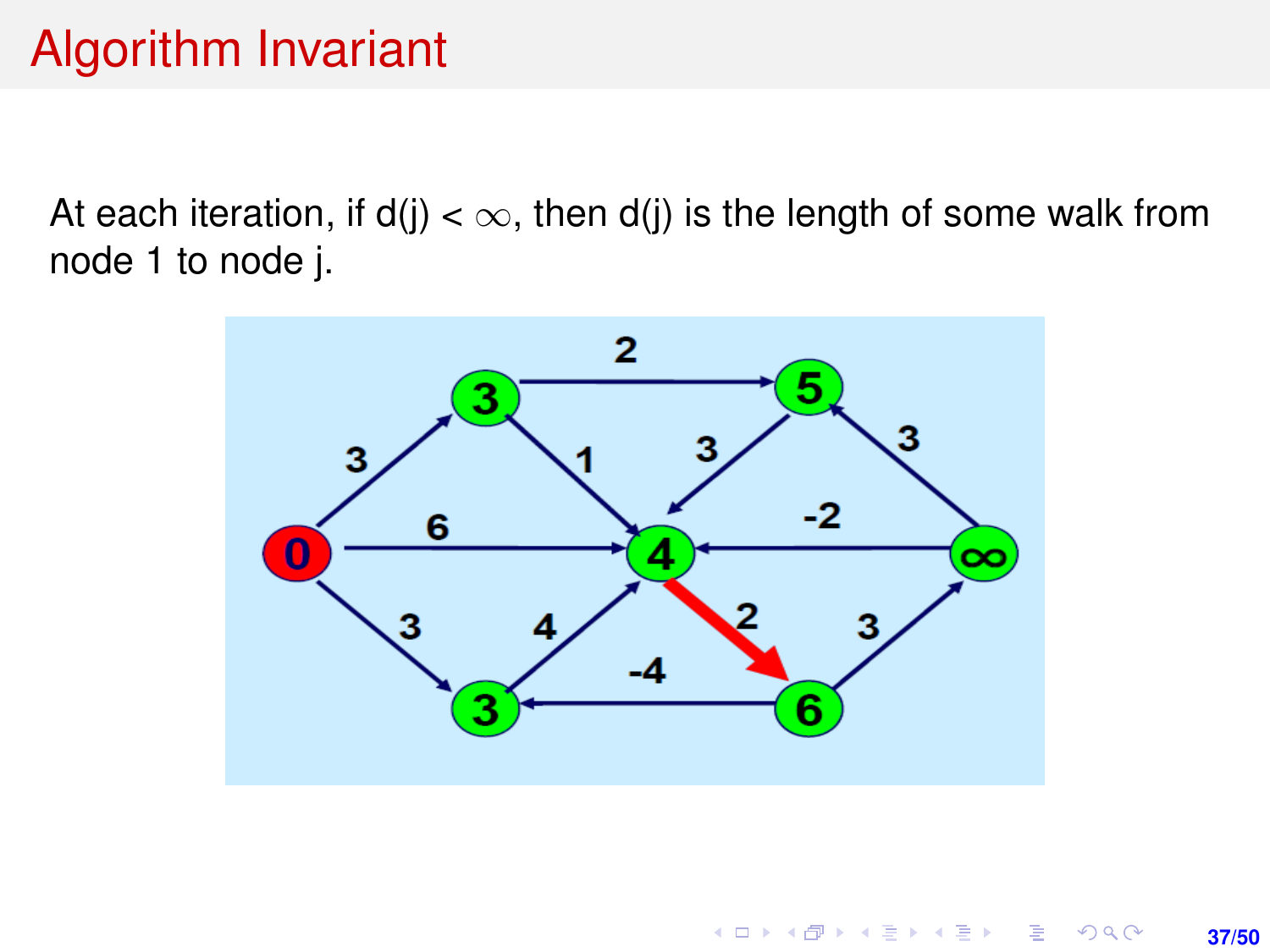Theorem. Suppose all data are integral, and that there are no negative cost cycles in the network. Then the label correcting algorithm ends after a finite number of steps with the optimal solution.

- $\bullet$  Proof of correctness. The algorithm invariant ensures that  $d(i)$  is the length of some walk from node 1 to node j. If the algorithm terminates, then the distances satisfy the optimality conditions.
- Proof of Finiteness. Consider finite distance labels. At each iteration, d(j) decreases by at least one for some j.
- Also  $nC \ge d(j) \ge d^*(j) > -nC$ , where C = max ( $|c_{ij}|$  : (i,j) ∈A).

**38/50**

**KORKAR KERKER E VOLCH** 

So, the number of iterations is  $O(n^2C)$ .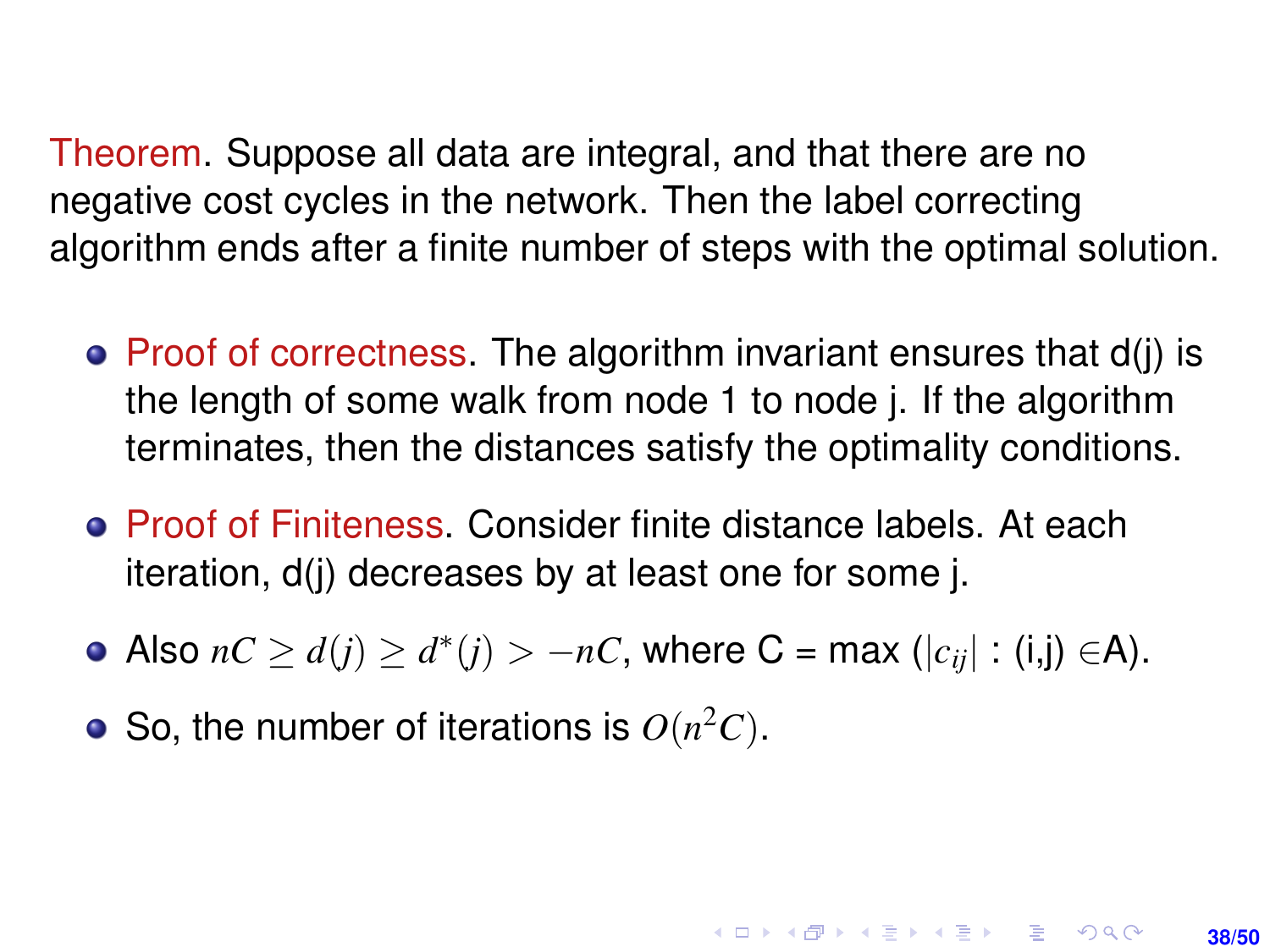- What happens if data are not required to be integral? The algorithm is still finite, but one needs to use a different proof. What happens if there is a negative cost cycle?
- The algorithm may no longer be finite. Possibly, d(j) keeps decreasing to  $-\infty$ .
- $\bullet$  But we can stop when  $d(i) <$  -nC since this quarantees that there is a negative cost cycle.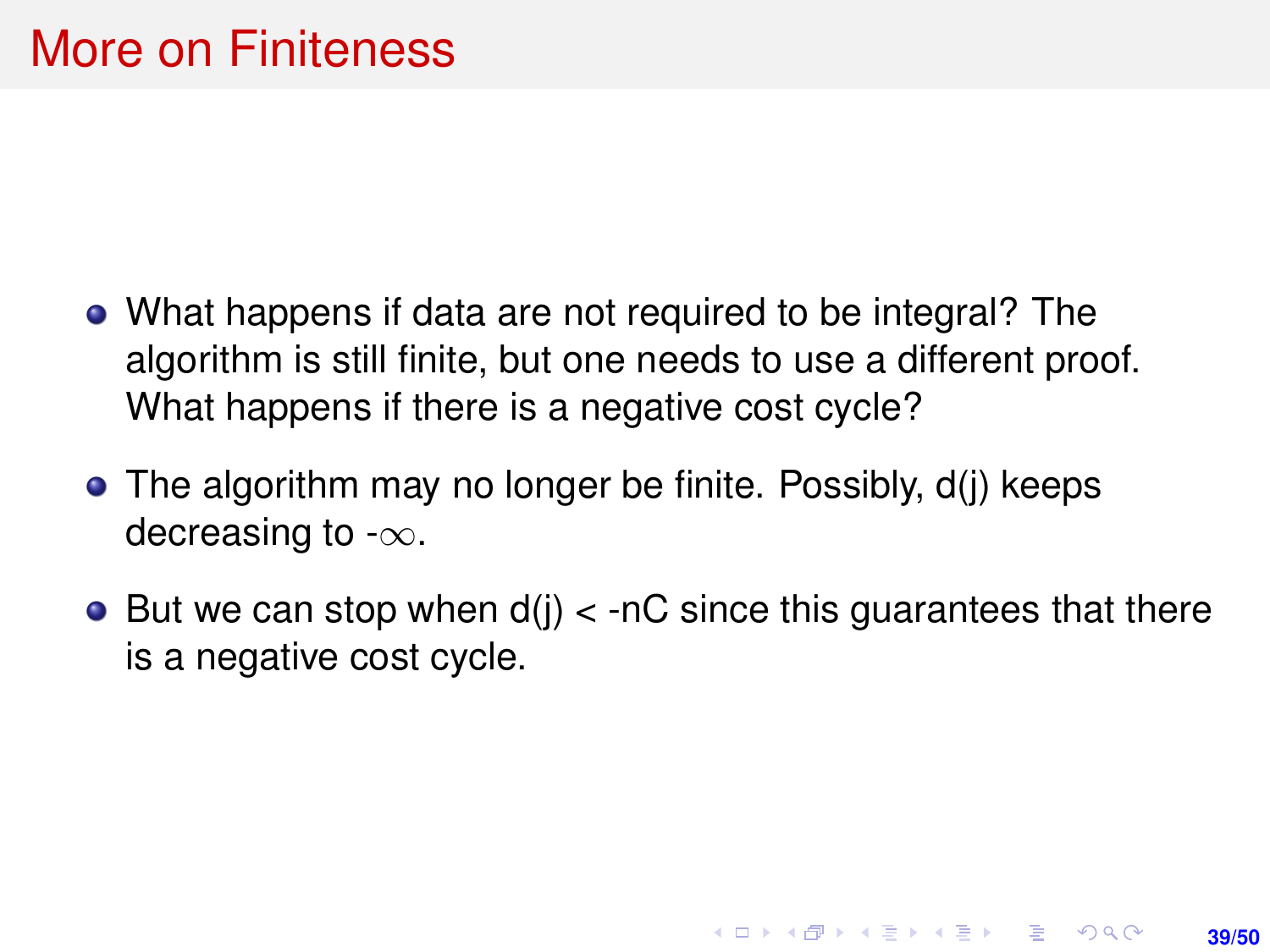# On computational complexity

- Proving finiteness is OK, but ...
- Can we make the algorithm polynomial time? If so, what is the best running time?

**40/50**

KORK ERKER ERKER

• Can we implement it efficiently in practice?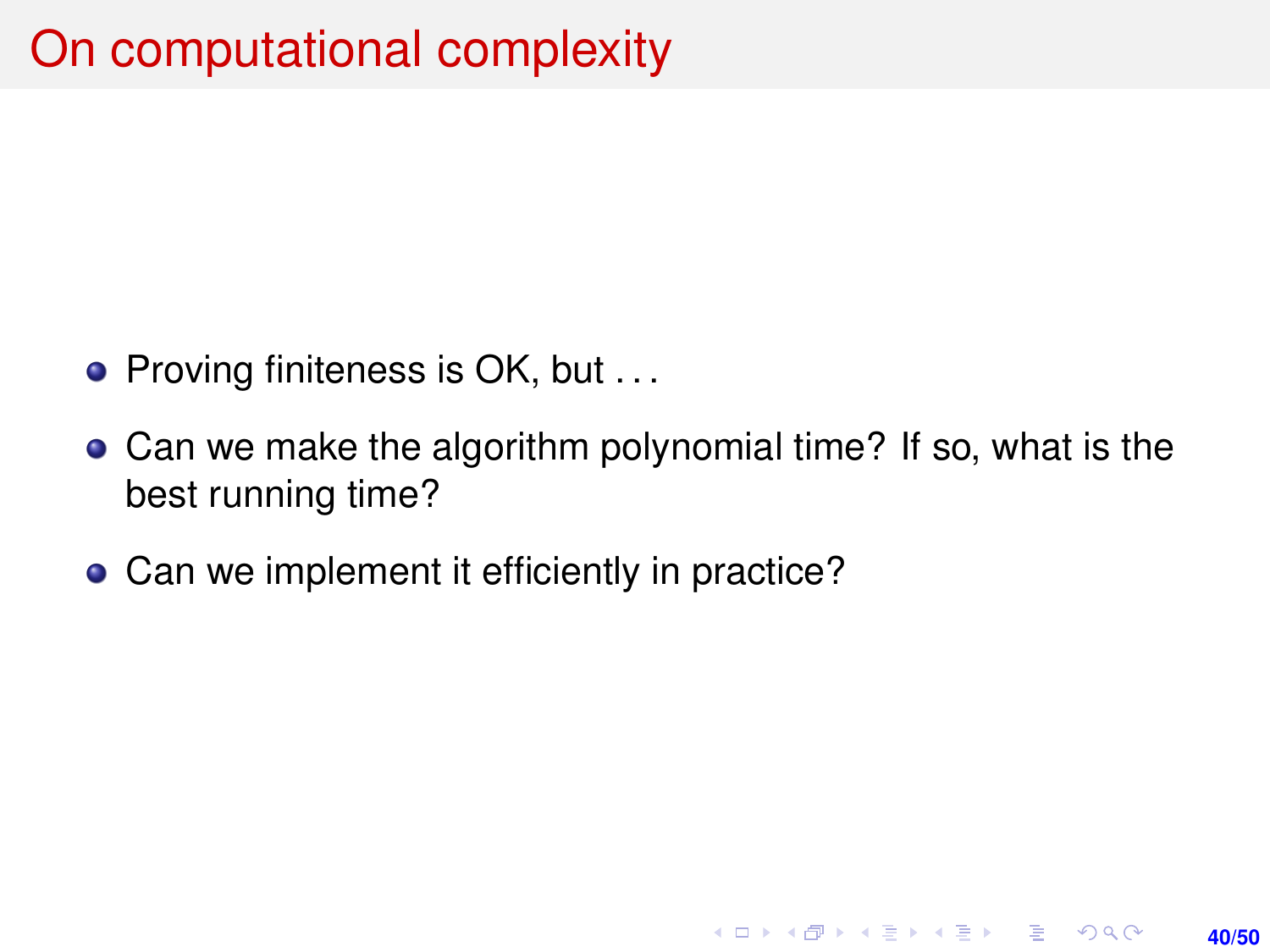# A Polynomial Time Version of the Label Correcting Algorithm

- We define a pass to consist of scanning all arcs in A, and updating distance labels when  $d(j) > d(i) + c_{ij}$ . (We permit the arcs to be scanned in any order).
- Theorem. If there is no negative cost cycle, then the label correcting algorithm determines the shortest path distances after at most n-1 passes. The running time is O(nm).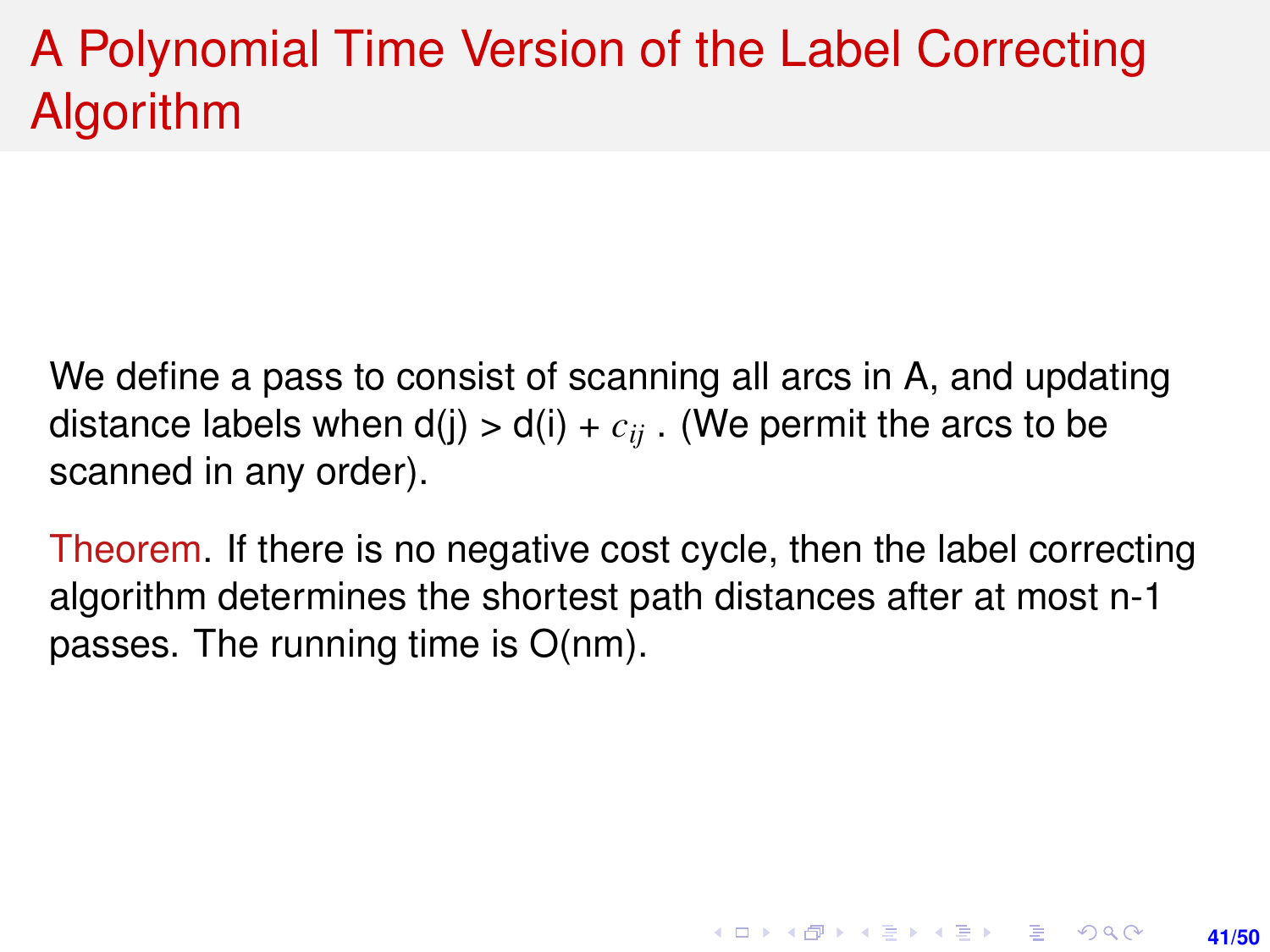Lemma. Let *P<sup>j</sup>* be a shortest walk from node i to node j. (If there are multiple shortest walks, choose one with the fewest number of arcs.) Let  $d^k(j)$  be the value d(j) after k passes. Then  $d^k(j) = d^*(j)$  if  $P_j$  has at most k arcs.

• Note: if there are no negative cost cycles, then  $P_i$  will also be a path. If there is a negative cost cycle containing node j, then there is no shortest walk to node j.



KO KA KA KE KA EKA SEMBA KO

**42/50**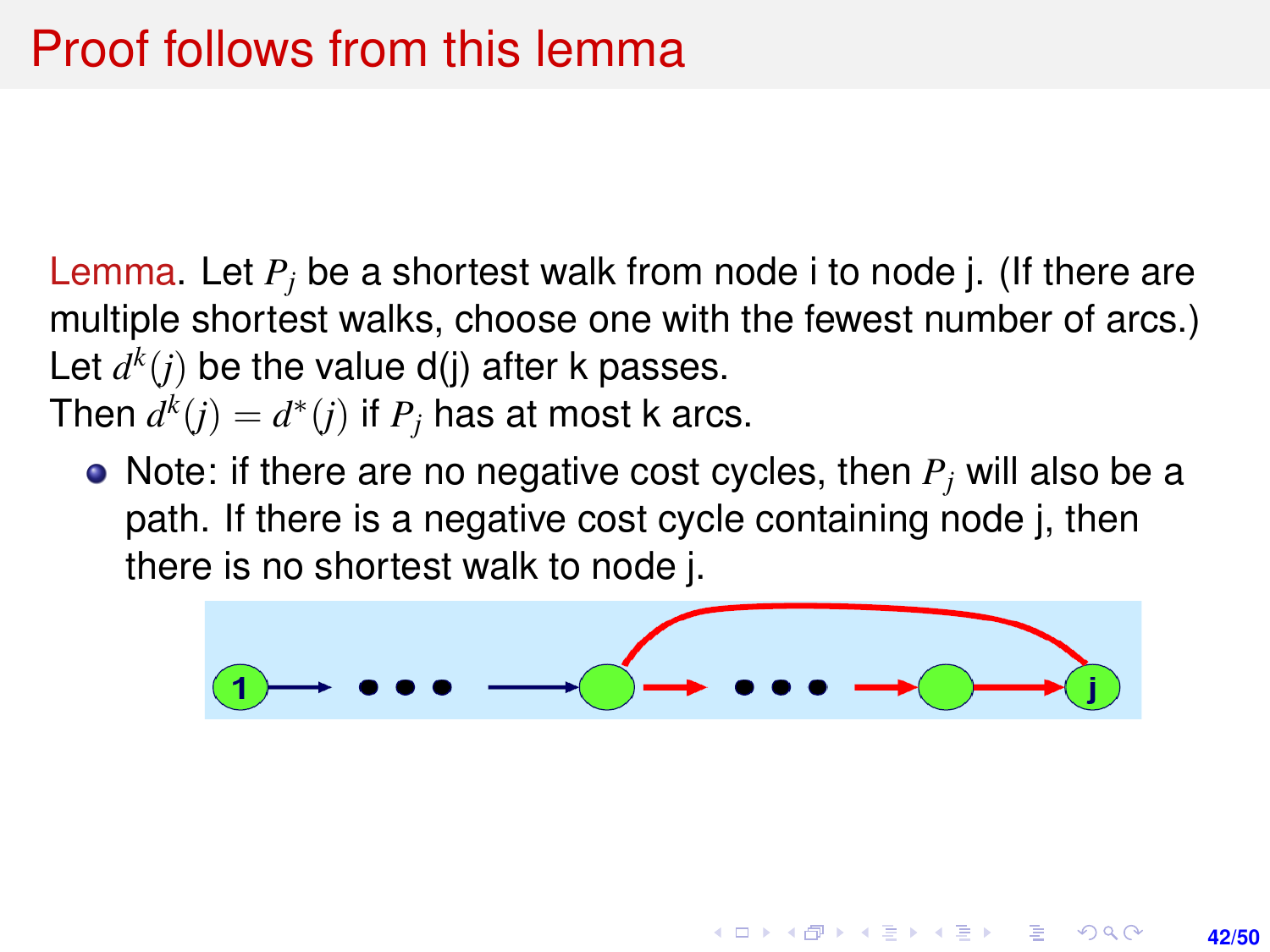## Proof of lemma

- To show:  $d^k(j) = d^*(j)$  whenever that shortest path from 1 to j has at most k arcs.
- $d^1(j) \leq c_{1j}$  . If  $P_j$  = (1, j) the lemma is true.
- Suppose  $|P_j|$  > 1, and assume that the result is true for paths of length |*P<sup>j</sup>* | - 1. Let i be the predecessor of node j on *P<sup>j</sup>* . Then the subpath from 1 to i is a shortest path to i.



After pass k,  $d^k(j) \leq d^{k-1}(i) + c_{ij} = c(P_i) + c_{ij} = d^*(j)$ .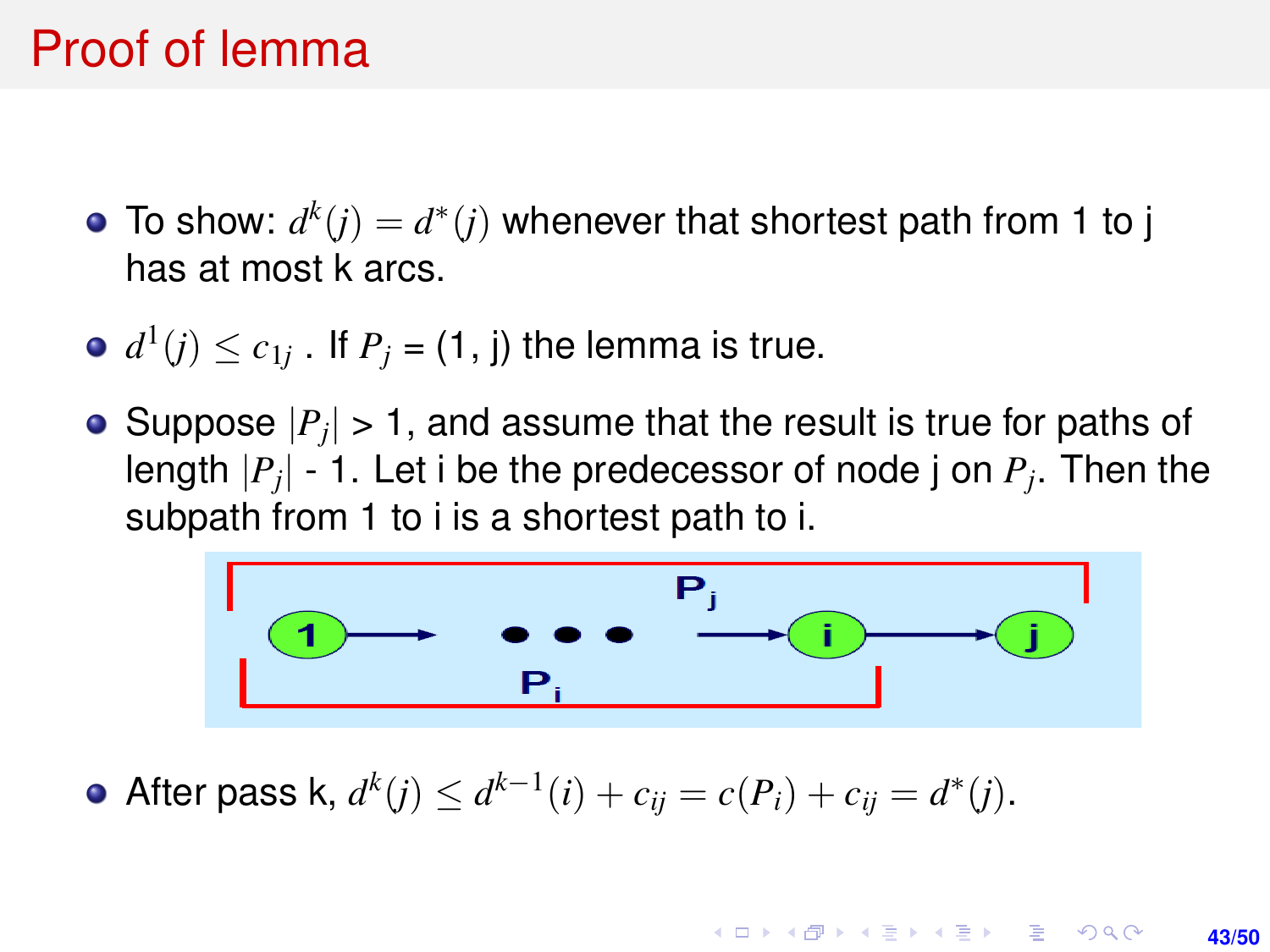### What if there is a negative cost cycle?

- If in the n-th pass, there is no update, then the algorithm has found the shortest path distances.
- If in the nth pass, there is an update, then there must be a negative cost cycle.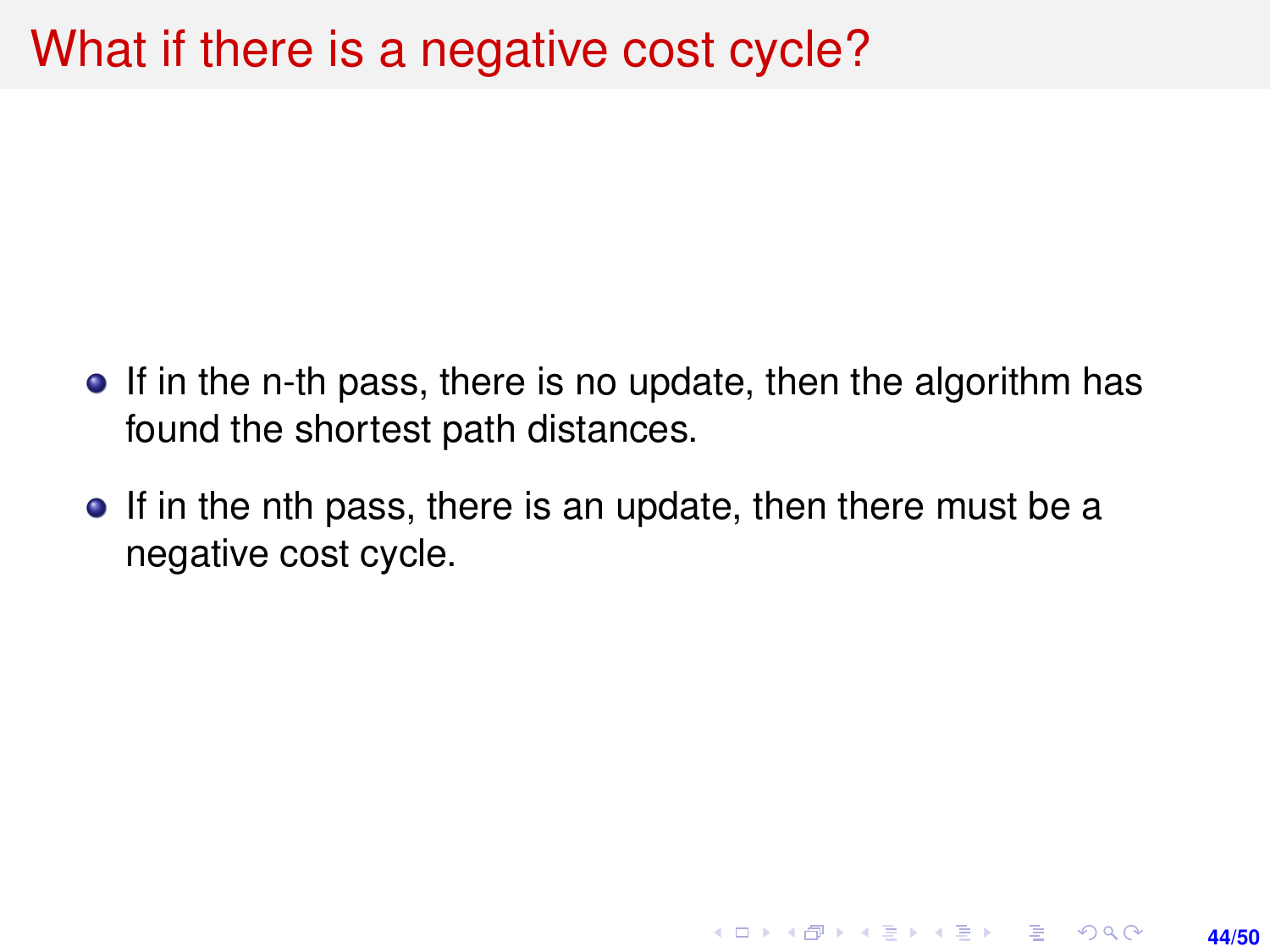## Solving all pairs shortest problems

- Note: Dijkstra's algorithm is much faster in the worst case than label correcting.
	- $\bullet$  O(m + n log nC) vs O(mn)
- To solve the all pairs shortest path problem we will solve it as
	- one shortest path problem using label correcting
	- n-1 shortest path problems using Dijkstra
	- Technique: create an equivalent optimization problem with nonnegative arc lengths.

**45/50**

**KORKARK KERKER DRAM**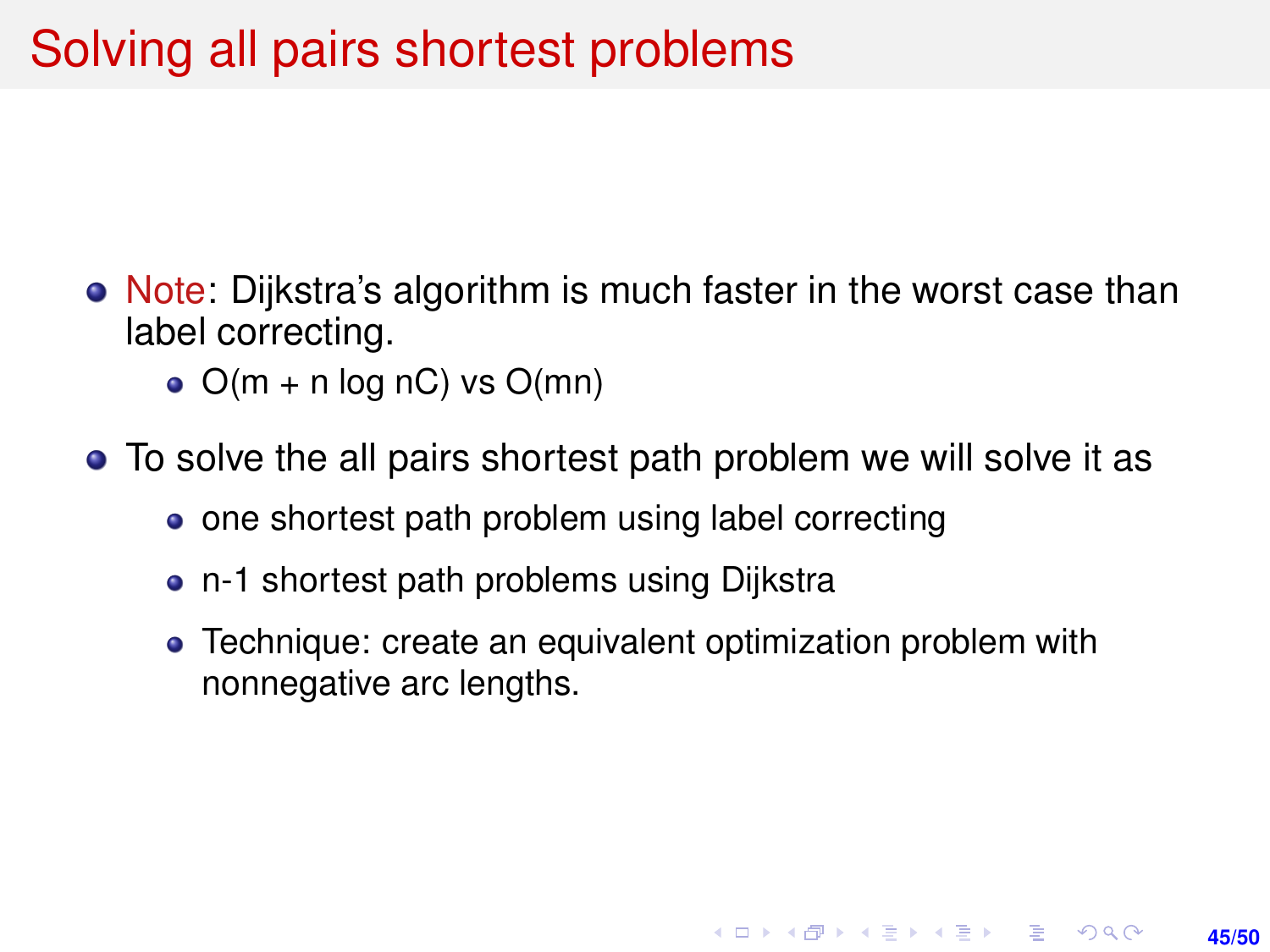#### Reduced Costs

- Suppose that is any vector of node potentials. Let  $c_{ij}^{\pi} = c_{ij} - \pi_i + \pi_j$  be the reduced cost of arc (i,j)
- For a path P, let  $c(P)$  denote the cost (or length) of P. Let  $c^{\pi}(P)$ denote the reduced cost (or length) of P

$$
c(P) = \sum_{(i,j)\in P} c_{ij}, \quad c^{\pi}(P) = \sum_{(i,j)\in P} c_{ij}^{\pi}
$$

Lemma: For any path P from node s to node t,

$$
c^{\pi}(P)=c(P)-\pi_s+\pi_t
$$

**46/50**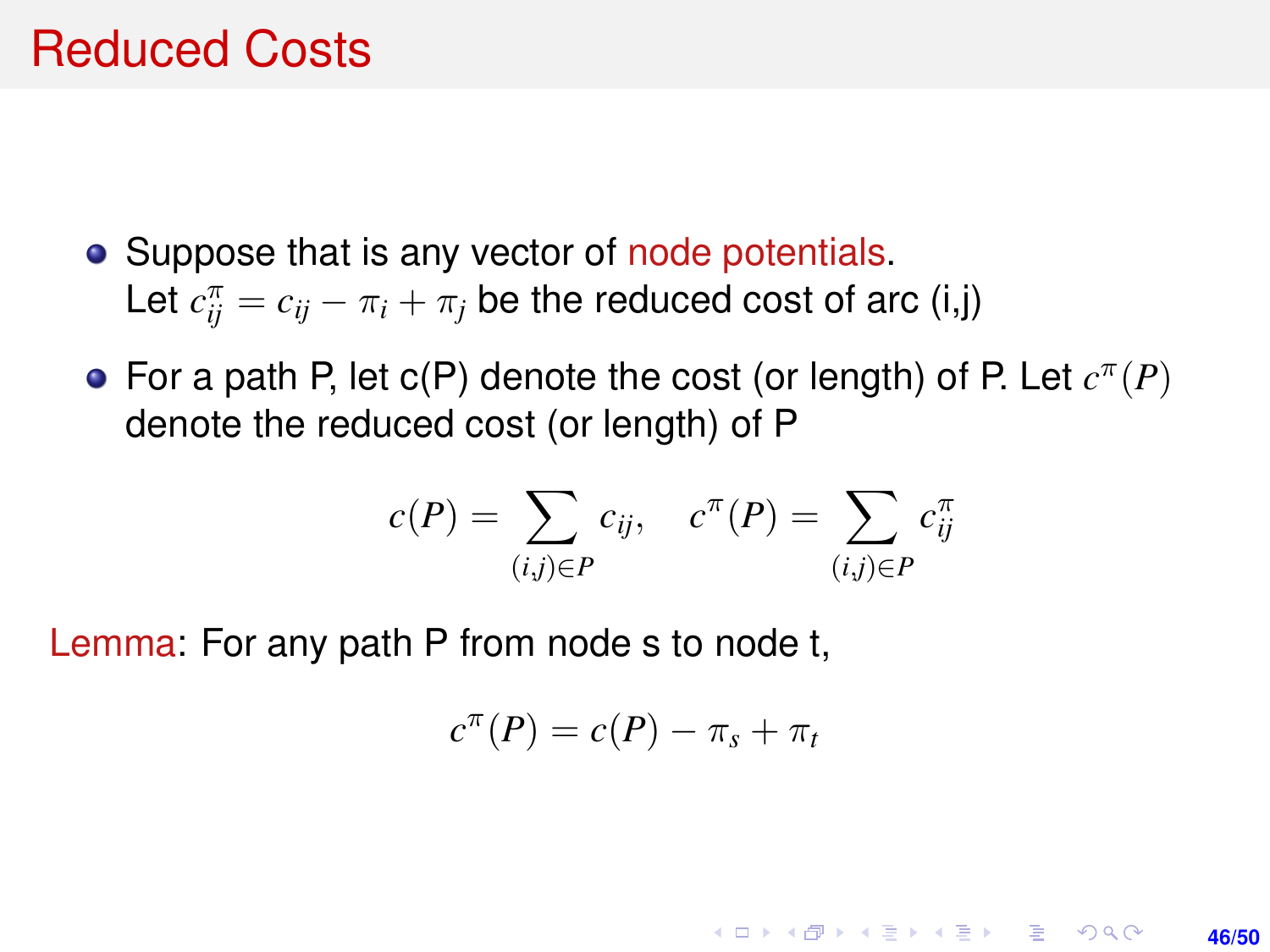# **Proof:**  $c^{\pi}(P) = c(P) - \pi_s + \pi_t$

- **Proof:** When written as a summation, the terms in  $c^{\pi}(P)$  involving  $\pi$  for some i all cancel, except for the term  $-\pi_s$  and the term  $\pi_t.$
- Note: for fixed vector  $\pi$  of multipliers and for any pair of nodes s and t,  $c^{\pi}(P) - c(P)$  is a constant for every path P from s to t.

Corollary. A shortest path P from s to t with respect  $c^{\pi}$  is also the shortest path with respect to c.

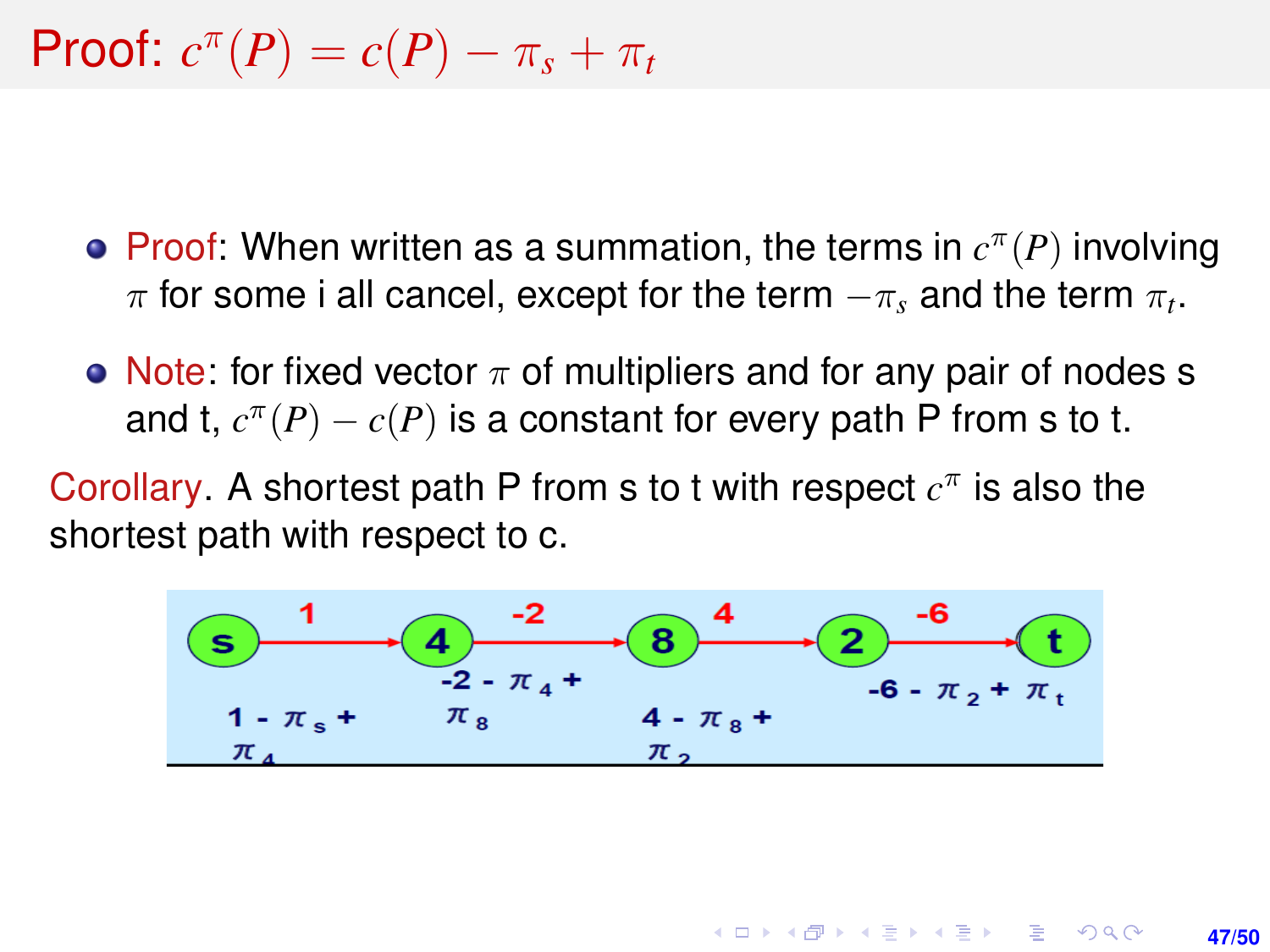Lemma. Let d(j) denote the shortest path from node s to node j. Let  $\pi_j$  = -d(j) for all j. Then  $c_{ij}^{\pi} \geq 0$  for all (i,j)  $\in$  A.

Proof:  $d(j) \leq d(i) + c_{ij} \implies c_{ij} + d(i) - d(j) \geq 0 \implies c_{ij}^{\pi} \geq 0$ 



**48/50**

KO KARK KEK LE KORA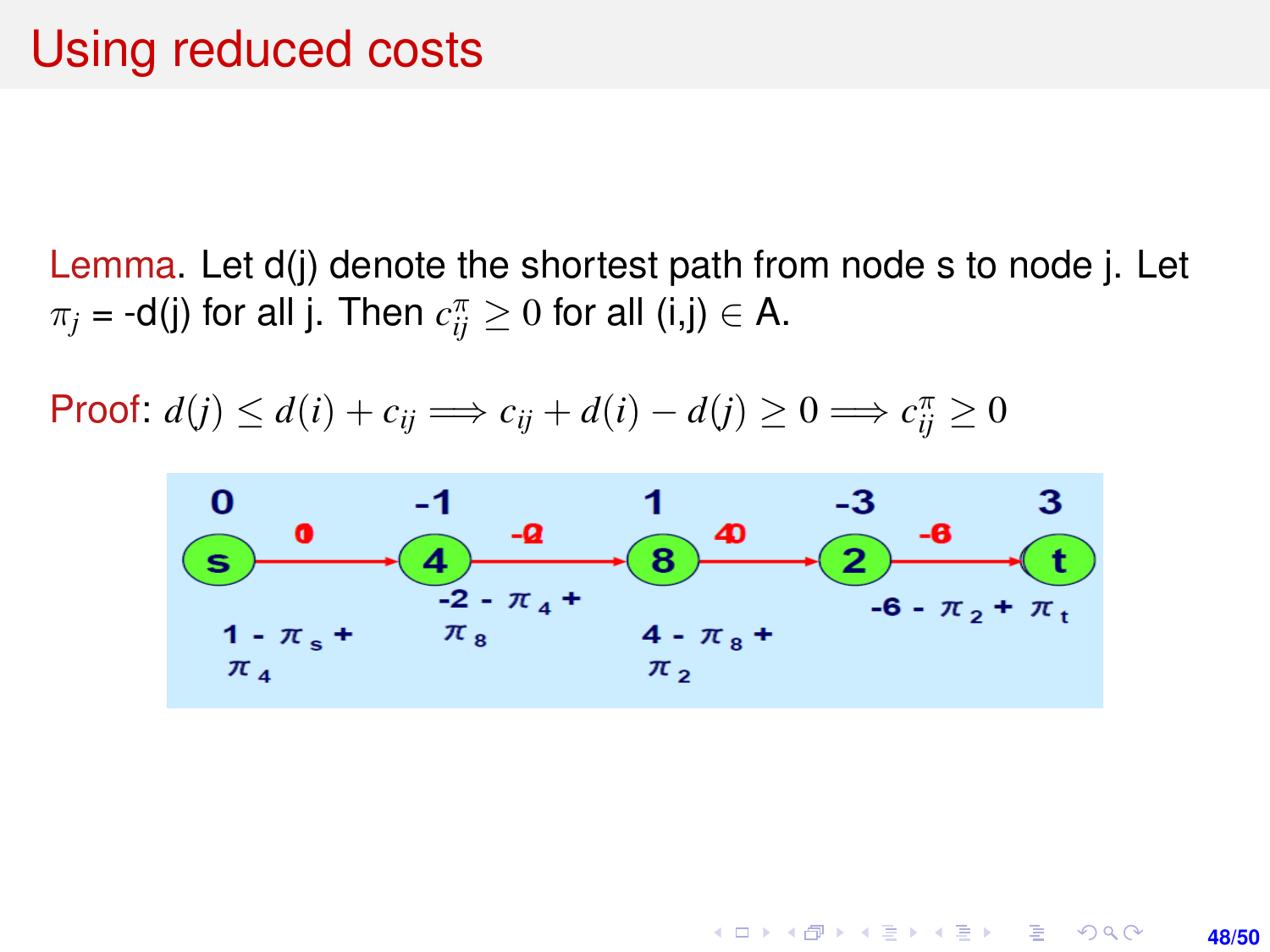## Solving the all pair shortest path problem

- Step 1. Find the shortest path from node 1 to all other nodes. Let  $d(i)$  denote the shortest path from 1 to j for all j.
- **•** Step 2. Let  $\pi_i = -d(i)$  for all i.
- $\bullet$  Step 3. For  $i = 2$  to n, compute the shortest path from node i to all other nodes with respect to arc lengths  $c^{\pi}$ .

Running time using Radix Heaps\*\*.

- $\bullet$  O(nm) for the first shortest path tree
- $\bullet$  O(m + n log C) for each other shortest path tree.
- $O(nm + n^2 \log C)$  in total.
- One can choose a slightly faster approach.